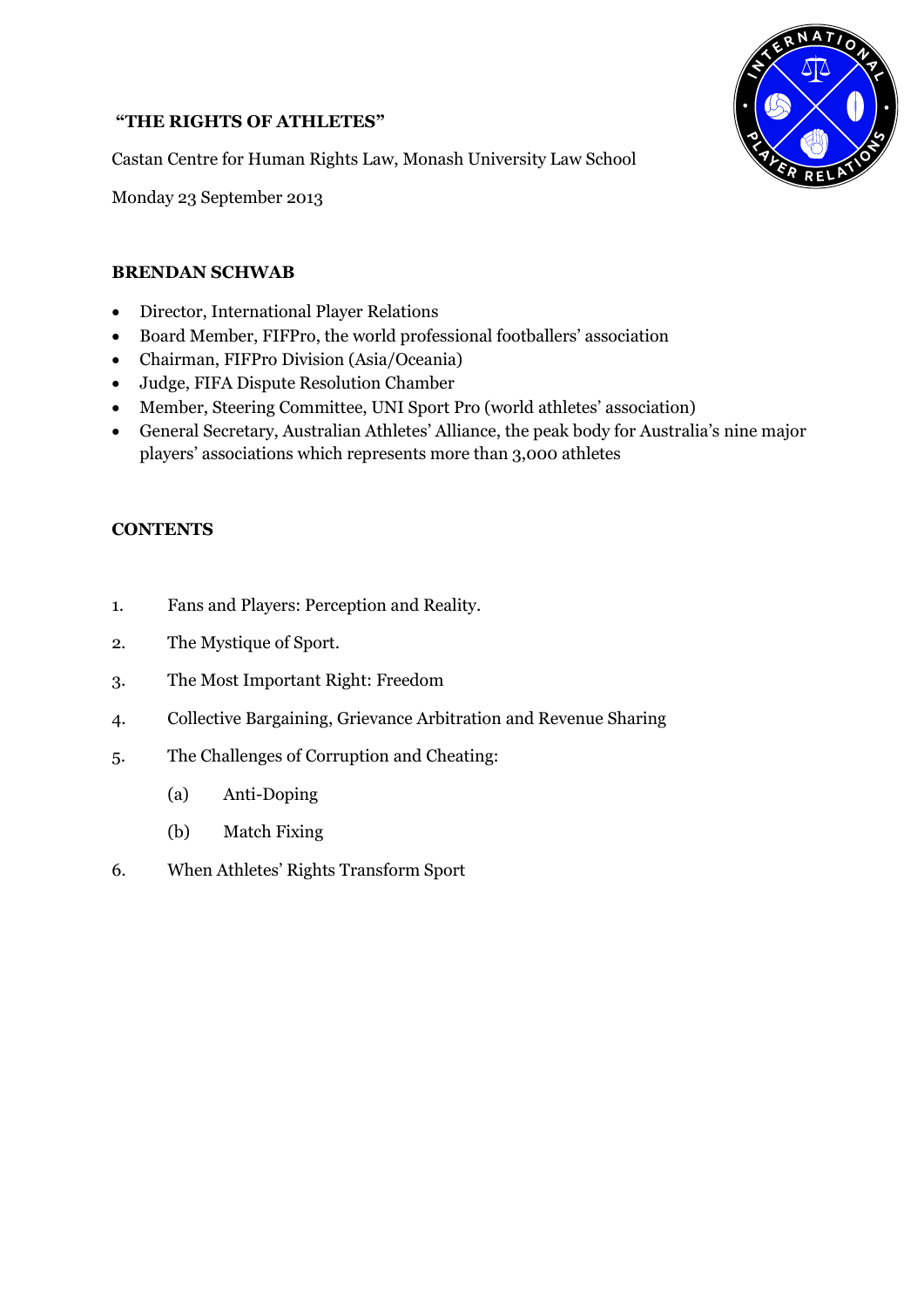#### **1. FANS AND PLAYERS: PERCEPTION AND REALITY.**

A couple of thoughts from professional athletes, and those that represent them.

National Football League linebacker Scott Fujita, also a member of the management committee of the National Football League Players Association:

*"My three young daughters, like most kids, are curious and ask a lot of questions. My wife and I are as open and honest with them as possible. But there's one question I'm not prepared to answer: "Why aren't Clare and Lesa married?"*

*"I don't know how to explain to them what "inferior" means or why their country treats our friends as such."*

*"…Sometimes, people ask me what any of this has to do with football. Some think football players like me should just keep our mouths shut and focus on the game. But we're people first, and football players a distant second. Football is a big part of what we do, but a very small part of who we are. And historically, sports figures like Jackie Robinson, Billie Jean King and Muhammad Ali have been powerful agents for social change. That's why the messages athletes send — including the way they treat others and the words they use — can influence many people, especially children."*

Marvin Miller, Executive Director of the Major League Baseball Players' Association from 1966 – 1983, once approvingly quoted legendary baseball writer Roger Angell:

*"…few fans resent a boxer earning \$2 million for a single fight (now many times that), and they don't mind actors or rock singers raking in gigantic sums for a few weeks (or a few hours of work). They do, however, resent a baseball player's being paid, say \$700,000 over a period of seven months…Many fans think it is only an accident that they are not out on the field playing ball; after all, most people (at least most men) have played some form of ball…in their lifetimes. There's an identification, beginning in childhood, that doesn't have a counterpart in (the ring), music or film."*

The relationship between the fan and the player is as true today in all professional sports as it was when Miller wrote his words in 1991 in his brilliant memoirs *"A Whole Different Ballgame"* on a career which transformed not only baseball but all of professional sports and the representation of professional athletes.

The fan/player relationship, at its best, is what makes the athletic career so special. It is personal, for the fan was often once a player. If he or she wasn't, it is likely he or she had a son, a daughter, a brother, a sister, a friend who also played.

The fan who relates to the player does so as the child who fell in love with a naive dream of being the next Derek Jeter, Gary Ablett, Lionel Messi or Tim Cahill – not as the adult who reached the pinnacle of a short term and precarious profession where millions set out but only a very few succeed.

According to Football Federation Australia, around 1.7 million Australians participate in football.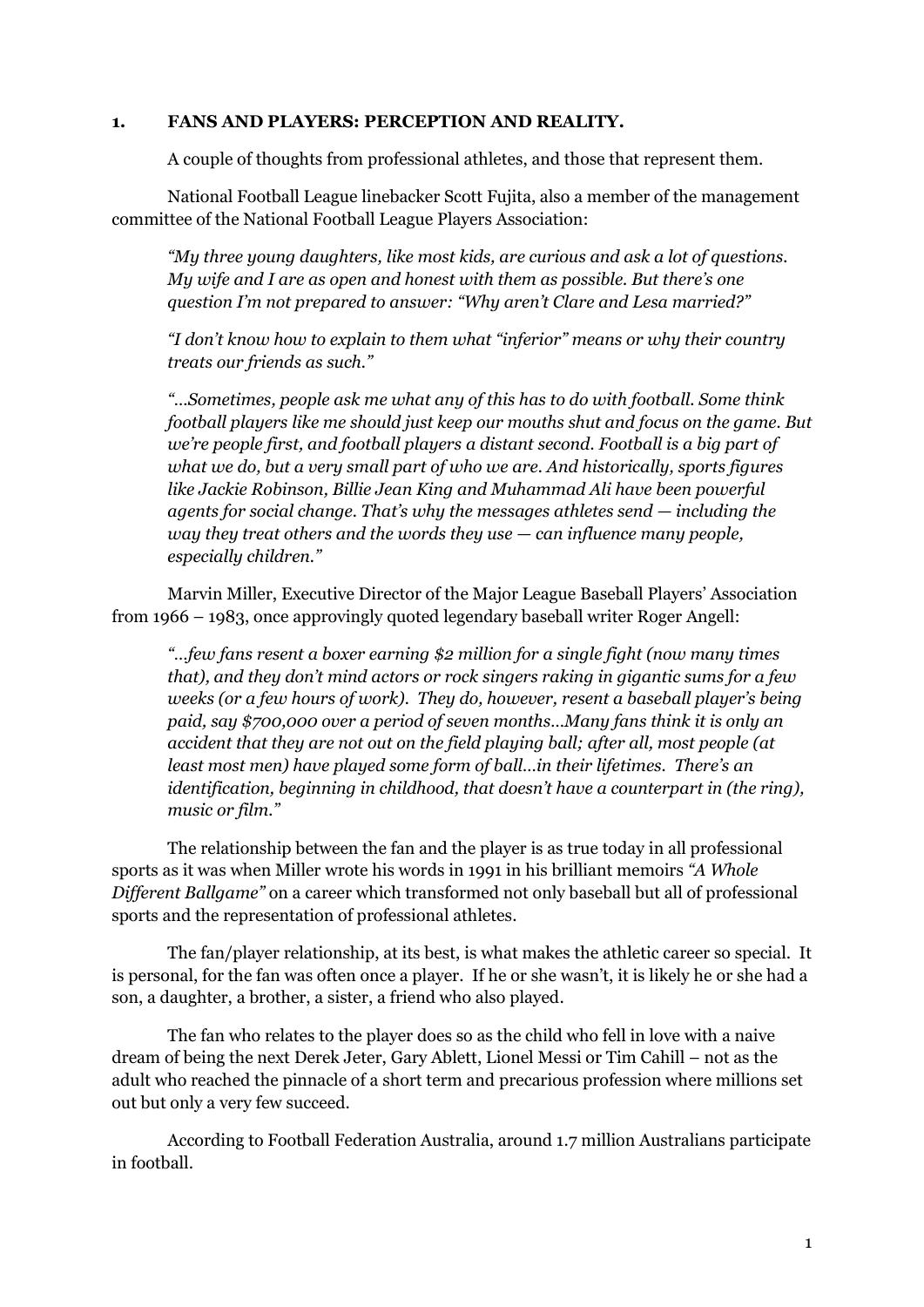According to the players' union Professional Footballers Australia, today 387 Australians are pursuing careers as professional footballers:

- 178 Australians in the A-League;
- 145 overseas;
- 34 youth players overseas; and
- 30 Matildas (semi-professional players in the women's national team squad).

Do the percentages – 0.02%.

Globally, FIFPro, the world professional footballers' association, represents 65,000 professional footballers through 63 players' associations in different nations around the world. FIFA estimates 262,982,904 players are registered to participate in football.

0.02%.

The same is true for all of the sports.

Unfortunately, the enormous talent of the athlete is often dismissed by the fan as being down to pure luck or an act of god. That luck can also be associated with a lack of respect on the part of the athlete for his sport.

The fan does not see the hard work that the athlete has put into becoming the player he or she is, nor the intelligence and universally admired values that produce that player – courage, team work, discipline, resilience, sacrifice, respect and love, a deep love of sport.

Yes, the very best players love their sport, at a level that makes the most fanatical fan seem ambivalent. But it is a love that has inspired a dedicated commitment to being a better player, not unlike that of a dedicated artist. The player is a professional.

Having worked with and represented professional athletes and, in particular, footballers for over 20 years, I see great merit in the famous work of Malcolm Gladwell in his 2008 book "*Outliers*", in which he cites research by psychologist K Anders Ericsson on violinists and pianists from Berlin's elite Academy of Music. The difference, Ericsson found, between those who were future teachers at 20 years of age, those who were good students and future professionals and those who were future elite soloists was quite simply the number of hours they had practiced. All elite performers had accumulated 10,000 hours of "purposeful" practice; that is practice undertaken for the purpose of getting better. Future professionals had acquired 8,000 hours and future music teachers 4,000. Strikingly, Ericsson did not find any "naturals" whose gifts put them in a higher group despite less practice, or any "grinders" who found themselves in a higher group because of more practice.

Do the sums:

- 10,000 hours:
- 20 hours a week for 10 years, or three hours per day; and
- from the age of five to ten to be ready anywhere between 15 and 20 years of age.

And having the intelligence at a young age to spend that time often alone not only practicing, but practicing purposefully. Three players I know well come to mind: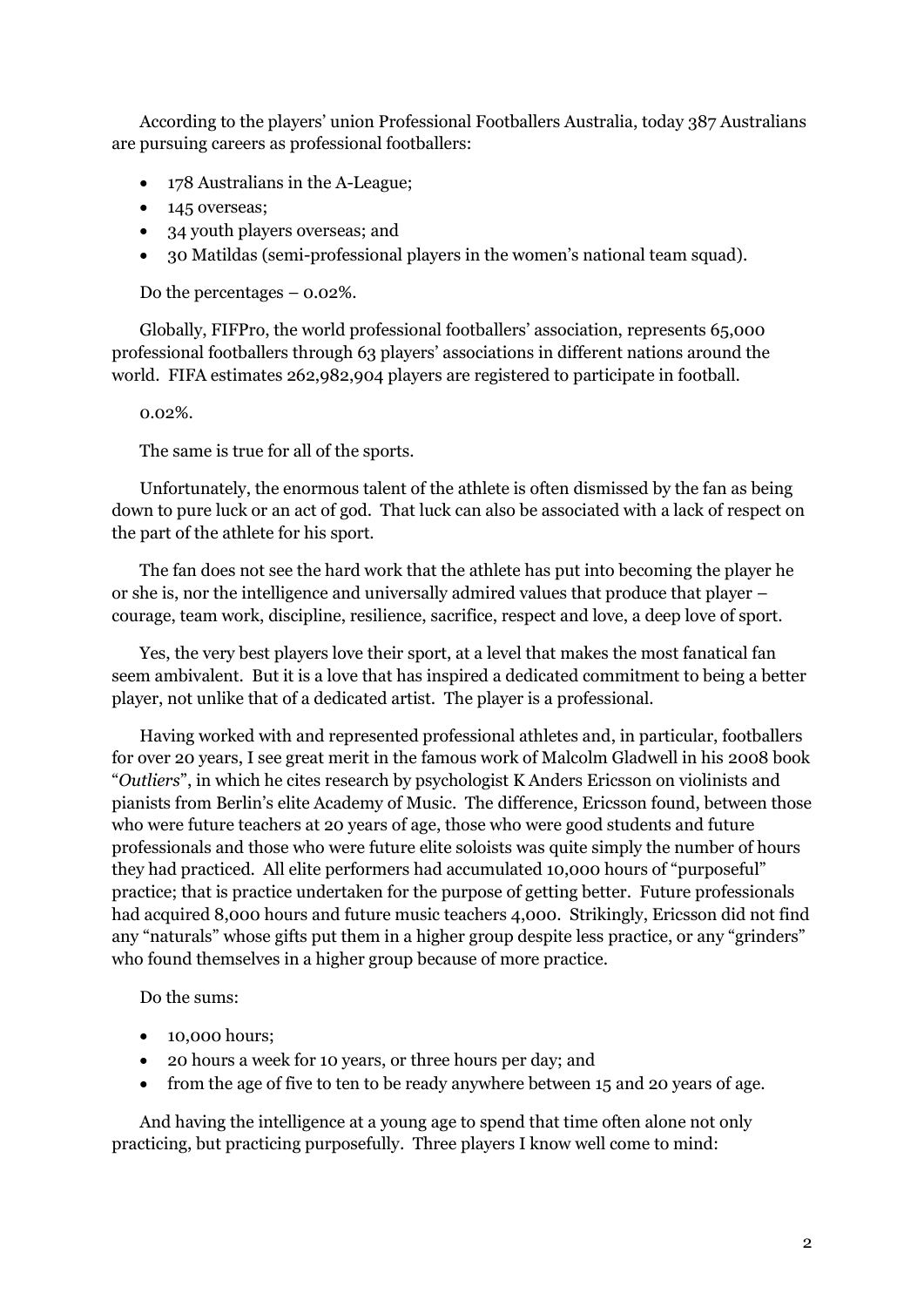- Harry Kewell, an apprentice professional at Leeds United in England at 15 years of age;
- Mark Viduka, who was constantly warned to stop playing the ball against his dormitory wall at the Australian Institute of Sport until the early hours of the morning; and
- most incredibly, Craig Johnston, who designed his own training routines after being rejected at 15 years of age for an apprenticeship at Middlesbrough Football Club. Within a few years, he was Britain's most expensive footballer and a regular in Liverpool's dominant team of the 1980's, winning the European Cup in 1984 and the League/FA Cup double in 1986 before retiring at 27 years of age to care for his ill sister.

FIFPro has research that shows of the players identified by the football industry as having the talent to be professionals at 18, 75% are out of the game by the age of 21. According (somewhat controversially) to FIFA, even the world's best clubs have to train many players from the age of 12 just to produce one professional. The average age of professional footballers in Europe is 25.82 years.

The career of the player is indisputably precarious and, by its very nature, the province of the young. When it ends, players face a difficult transition. They often confront physical and mental health issues. They may not be educated or financially ready for life after football. The most important work of players' associations today centres on ensuing players are protected when injured and compensated if they suffer a career ending injury. It also centres on negotiating for a fair share of sport's wealth to be invested in career education and player wellbeing programs, run independently by players for players.

Sports are not obliged to do this. Indeed, athletes are excluded from workers' compensation legislation throughout Australia. Athletes that do not have access to collective bargaining through a well-resourced and independent players' association are not entitled to any legal protection when injured. Athletes, despite being full-time employees in most instances, are not covered by industrial awards like ordinary workers. The performance of an athletic activity is excluded from protection under the *Copyright Act* despite the billions of dollars generated through the exploitation of sporting performances. In generating that wealth, those that run sport and exploit athletic performances and images are not under any legal obligation – absent a collective bargaining agreement – to return it to the athletes in fair proportions.

In contrast, in the last seven months, the Commonwealth Parliament has enhanced athlete specific legislation in anti-doping that, without the intervention of player advocates, would have even overturned an athlete's right against self-incrimination. Sports are now seeking the right to receive information obtained by police through their statutorily supervised investigations to enforce sporting rules in relation to match fixing. Whilst players' associations are at the forefront of the fight against corruption in sport, clearly serious questions arise regarding civil liberties given that sporting governing bodies are not subject to any of the statutory safeguards that oversee the conduct of police investigations.

Why is the situation so unbalanced?

It all comes down to the mystique of sport and the way it is structured and administered and the increasing political influence of sporting bodies.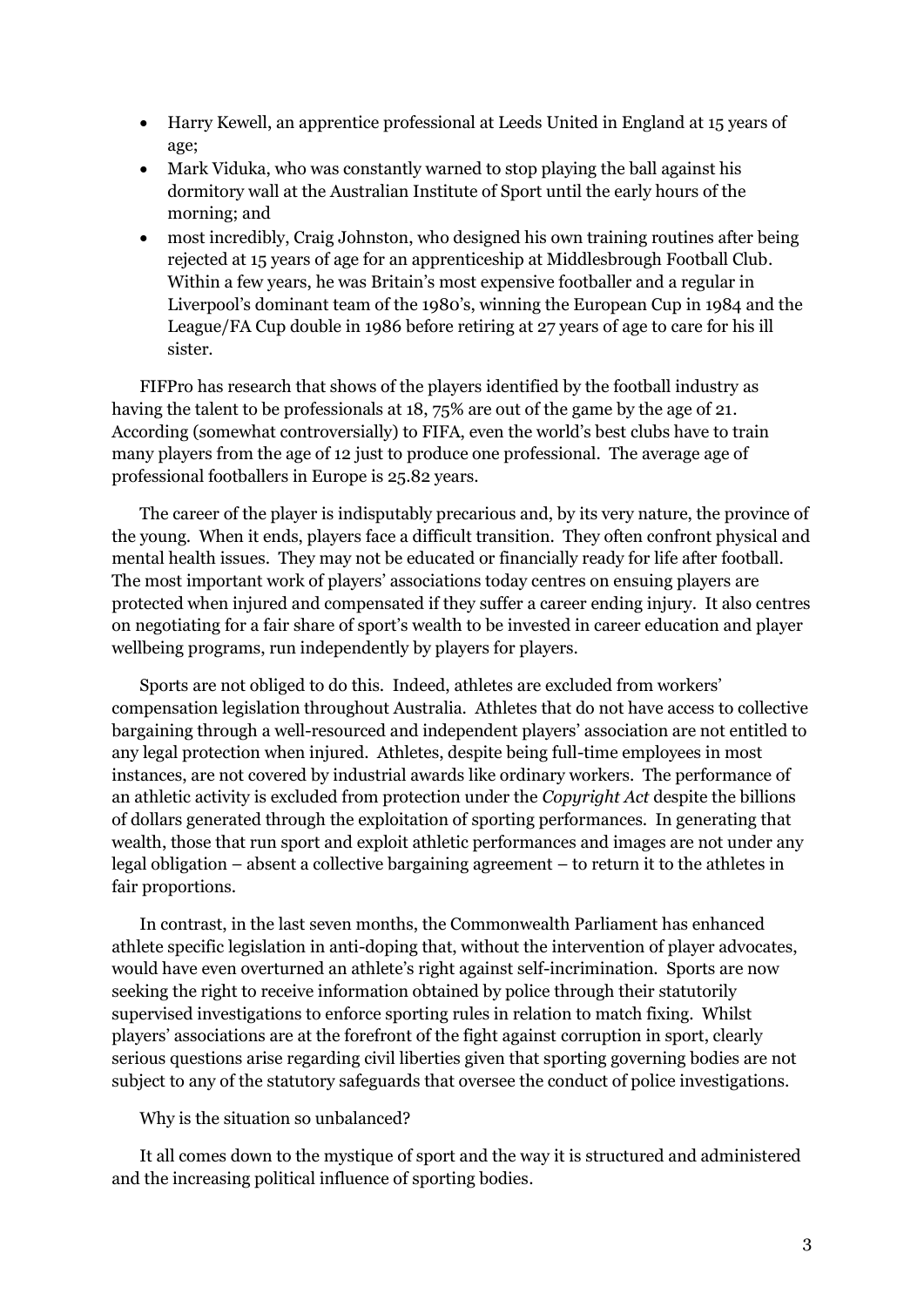Simply put, those that run sport often place the perceived interests of sport above not only the rights of athletes, but fundamental human rights. In the views of many influential administrators, human rights run second to the perceived special interests of sport. These views are backed up by monopolistic and oligopolistic sporting structures that make challenging the status quo a dangerous undertaking, especially for those whose short term and precarious careers can be determined by those very same structures.

Since the early 1960's, a battle has been waged between the rights of athletes and the perceived interests of sport. Fortunately, for those that love sport, the decisive battles have been won by the players, whose leaders have better understood the law and economics of sports. Free agency, for example, has not only legally emancipated the players, but triggered an economic boom for sports. Without the courts and the law being on the side of the athletes, this would not have been possible.

As I will explain tonight, not only can sport accommodate the rights of athletes, it is in the best interests of sport to do so.

I will explore these themes by reference to some of the most important issues facing sport today including the threats of doping and match fixing. I will also touch on some of sport's better examples when athletes have used the power of sport to promote human rights for all.

Before doing so, it is necessary to understand the structure of sport and to reflect on the greatest achievements of the player rights movement:

- 1. freedom of movement;
- 2. collective bargaining;
- 3. independent grievance arbitration; and
- 4. revenue sharing.

I will introduce you to some of the heroes of the athletes' rights movement. As I do so, I would like you to ask yourself a simple question: *"would you sacrifice your career for a matter of principle and the wellbeing of your fellow professional?"*

#### **2. THE MYSTIQUE OF SPORT.**

To describe the mystique of sport, the phrase the Europeans use is "the specificity of sport". The phrase – designed to capture sport's undoubtedly important social and cultural roles – is often abused to justify unlawful violations of the rights of athletes.

One would naturally think that, given the youth and precarious nature of the athletic career path, sport would be in tune to the needs of athletes and take proactive measures to protect them.

Yet, from the beginning of professional sport in the 19<sup>th</sup> century, administrators have taken steps to regulate and control athletes irrationally fearing that any freedom would be a threat to the very existence of sport. In doing this, they have not only regulated athletes as athletes, but as human beings.

This is because of the unique structure of sport. According to Braham Dabscheck, Australia's leading academic on the industrial relations aspects of sports: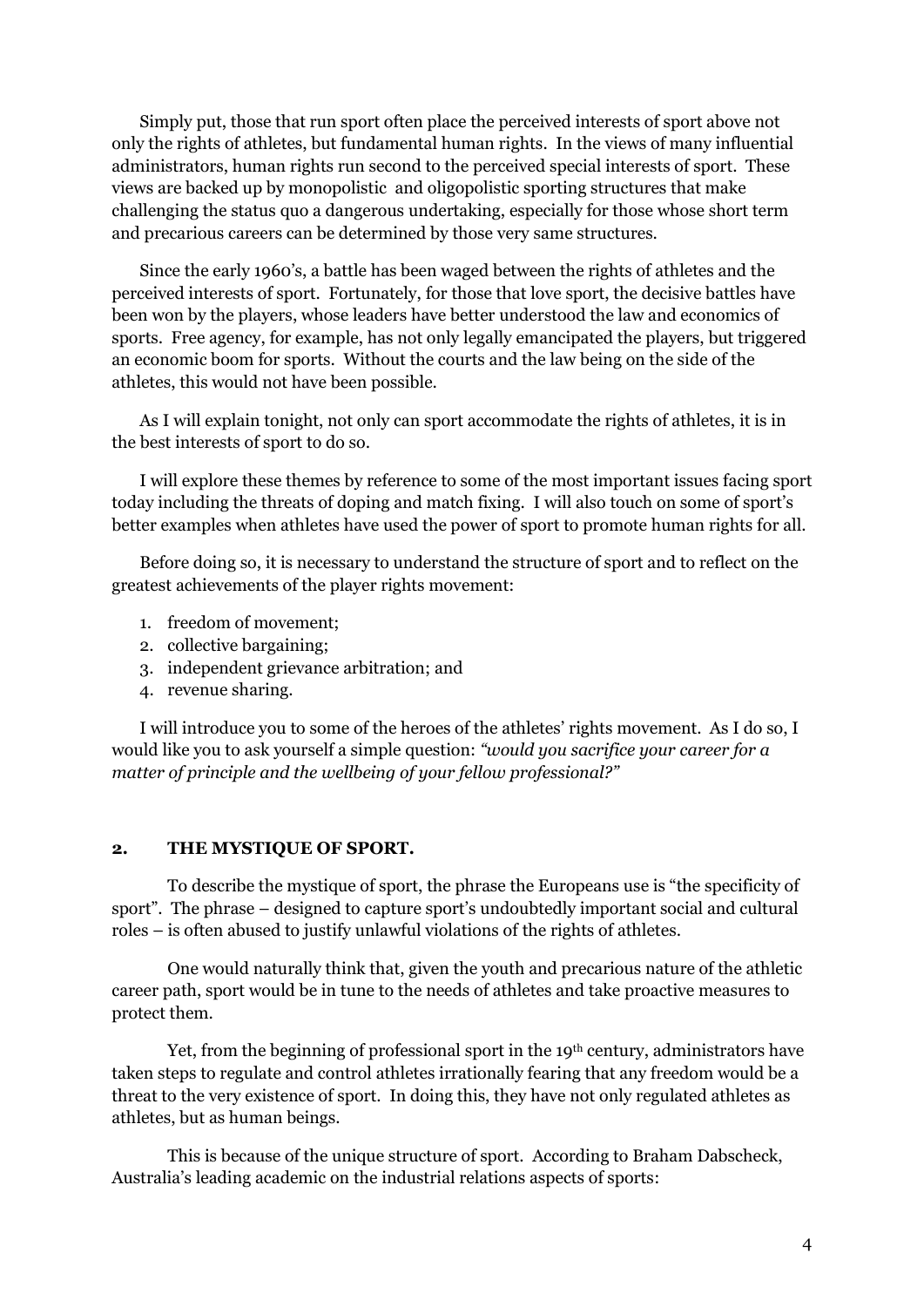*"The major reason why clubs act, or more correctly have acted, collectively is due to 'the peculiar economics of professional team sports' (W.C. Neale,1964). Unlike other areas of economic life, sporting contests require the cooperation of competitors to create a product - namely, a game, or a series of games in a 'regular' competition...* 

*"In addition to this, however, it has been argued that if a league is to generate interest, and enhance its income-earning potential, it needs to maximise the uncertainty of the sporting competition…*

*"The major way in which clubs traditionally colluded was in the labour market. Various leagues, and their constituent clubs, developed employment rules which tied a player to the club he or she originally signed with and/or placed limits on their income ... Economists describe this situation, where a player can only negotiate with a single buyer, as monopsony."*

In simple terms, sporting organisations are structured so as to exercise great power in their dealings with athletes.

## **3. THE MOST IMPORTANT RIGHT: FREEDOM OF MOVEMENT**

Martin Luther King famously said, *"Freedom is never given to anybody. Privileged classes never give up their privileges without strong resistance."*

In professional team sports, a wide range of controls over the movement of players have been employed from time to time, including:

- the retain and transfer system:
- the reserve clause;
- player drafts;
- zoning:
- permit rules;
- training compensation;
- home grown player rules;
- points systems, whereby players are nominally allocated points and clubs must not contract above that nominal limit; and
- salary caps.

These rules all place restrictions on the economic and sporting freedom of the players. Accordingly, they may be in conflict with the common law doctrine of restraint of trade. In 1894 in *Nordenfelt v Maxim Nordenfelt Guns and Ammunition* [1894] AC 535, at 565 Lord Macnaughten defined the restraint of trade doctrine as follows:

*"The public have an interest in every person's carrying on his trade freely; so has the individual. All interference with individual liberty of action in trading, and all restraints of trade of themselves, if there is nothing more, are contrary to public policy, and therefore, void. But there are exceptions. Restraints of trade and interference with individual liberty of action, may be justified by the special circumstances of a particular case. It is a sufficient justification, and indeed, it is the only justification, if the restriction is reasonable – reasonable, that is, in reference to the interests of the parties concerned and reasonable in reference to the interests*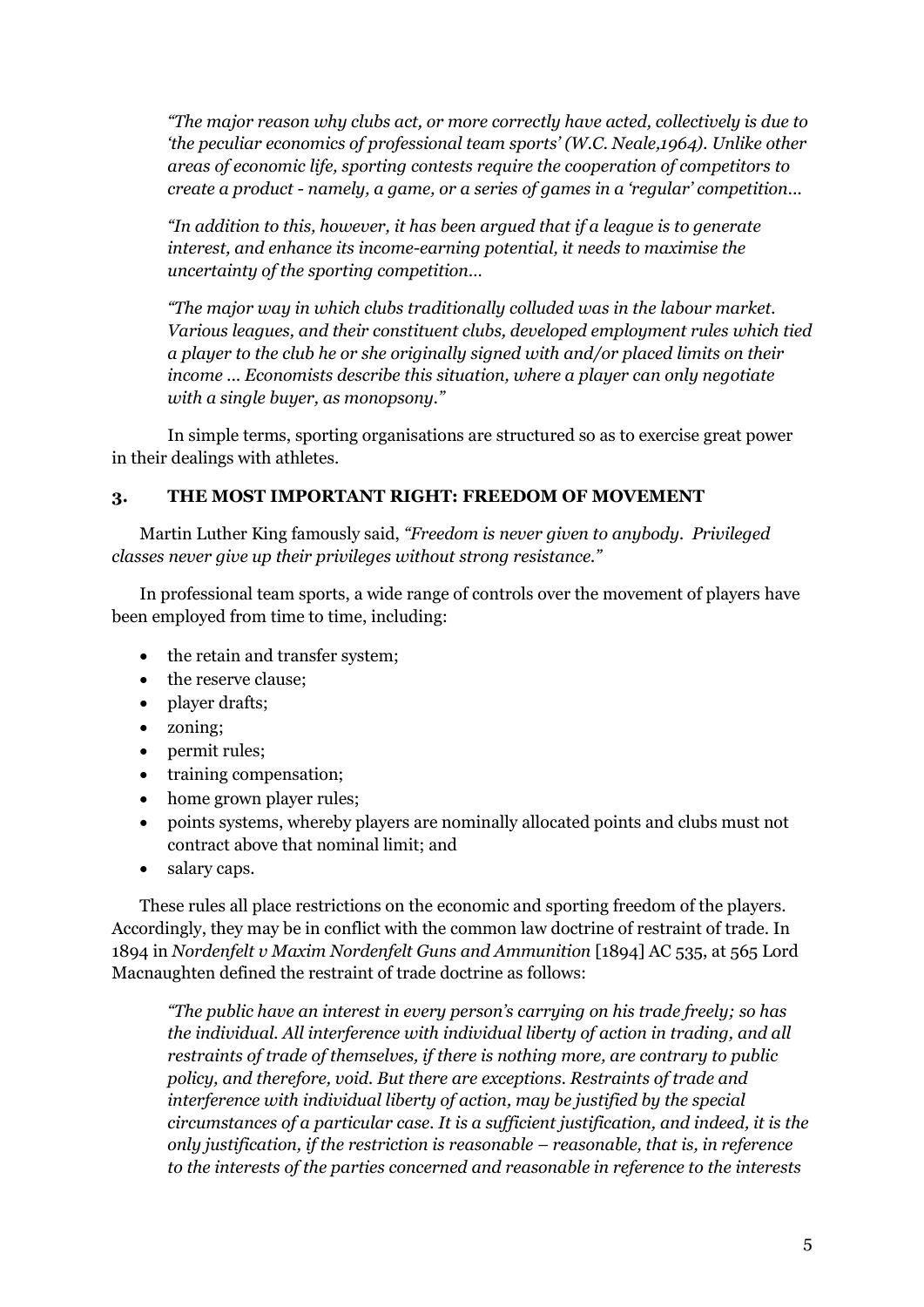*of the public, so framed and so guarded as to afford adequate protection to the party in whose favour it is imposed, while at the same time it is in no way injurious to the public."*

Interestingly, the test is similar in the major sporting jurisdictions of the United States and Europe. Freedom of movement is a right, but not an absolute one. Restrictions can be justified if they are designed to advance a legitimate interest, and go no further than is reasonably necessary in order to do so.

Interference with liberty of action in trading is, of course, contrary to public policy not only because it restricts the personal freedoms we regard so highly but because our economic system depends on them.

It should not therefore come as a surprise that the economics of sports have improved upon athletes being granted their freedoms. Yet, every major legal victory by players was preceded by a passionate call by administrators that the freedom of the player would be the death of the very sport itself.

To put this in the words of some athletes.

St Louis Cardinals baseball player, Curt Flood, in a letter to Major League Baseball Commissioner Bowie Kuhn:

*"Dear Mr Kuhn,*

*After 12 years in the major leagues I do not feel that I am a piece of property to be bought and sold irrespective of my wishes. I believe that any system that produces that result violates my rights as a citizen and is inconsistent with the laws of the United States and the several states.*

*"It is my desire to play baseball in 1970 and I am capable of playing. I have received a contract from the Philadelphia club, but I believe I have the right to consider offers from other clubs before making any decisions. I, therefore, request that you make known to all the major league clubs my feelings in this matter, and advise them of my availability for the 1970 season."*

In reply, Mr Kuhn:

*"Dear Curt,*

*"…*

*"You have entered into a current playing contract with the St. Louis club, which has the same assignment provision as those in your annual major league contracts since 1956.* 

*"I do not see what action I can take and I cannot comply with the request contained in…your letter…"*

Kuhn's rejection of Flood, expected as it was, begat a genuine battle for freedom.

[https://www.youtube.com/watch?v=3D\\_8-BKlgy8](https://www.youtube.com/watch?v=3D_8-BKlgy8)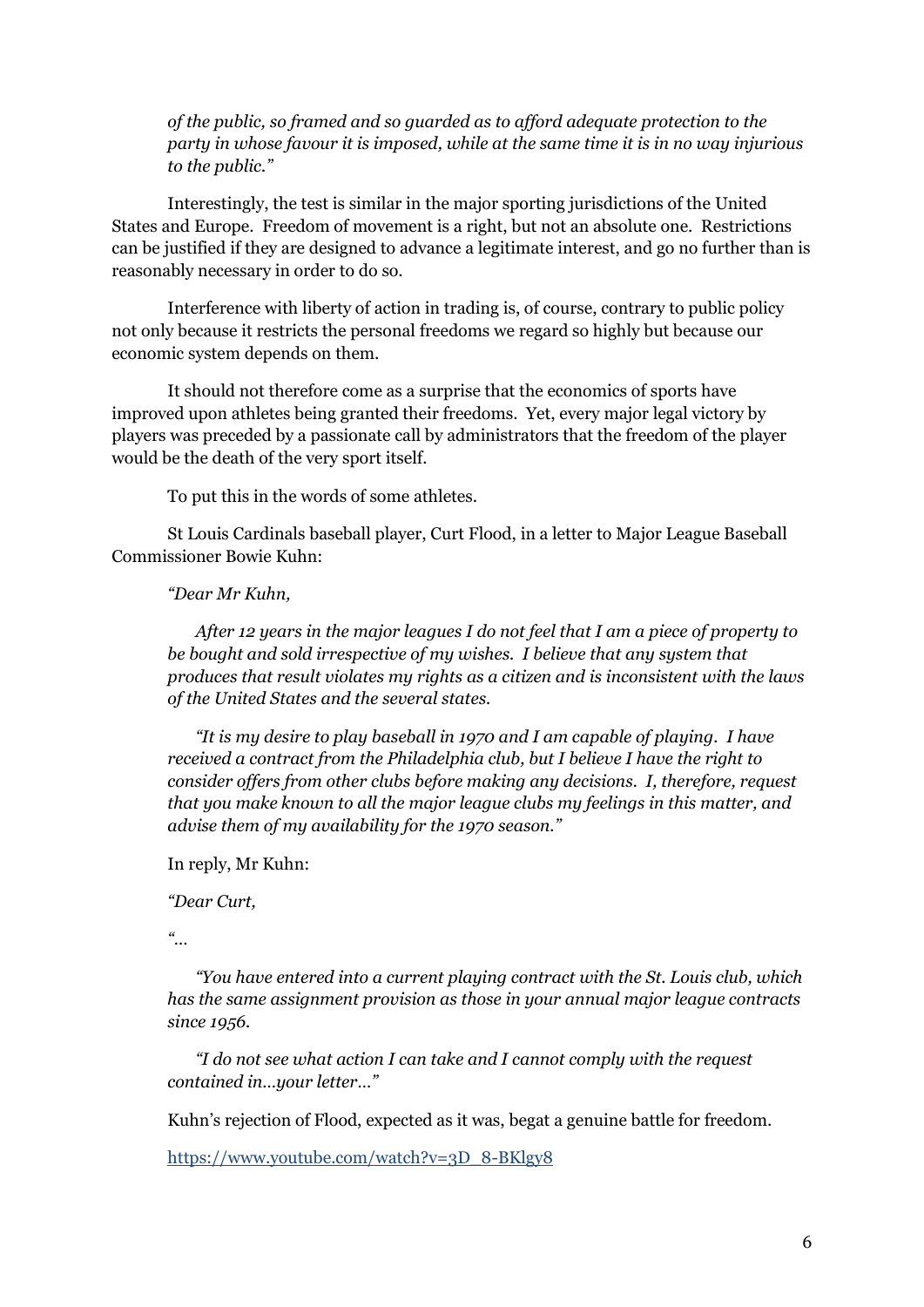At the same time, the first President of the National Football League Players Association, John Mackey:

*"My name has long been associated with the cause of free agency in the N.F.L.. What most people don't know is that my commitment stemmed mostly from one incident in the N.F.L. in which I was handed a piece of paper, a contract, and was told to sign it. Of course I didn't, and from that moment of youthful pique evolved the fight by N.F.L. players to choose for whom they work."*

Curt Flood and John Mackey are two examples of a legendary group of players who affirmatively answered my earlier question, *"would you sacrifice your career for a matter of principle and the wellbeing of your fellow professional?"* The personal and professional impact of their decisions were profound and, in almost all instances, career ending or limiting. The legacies they have left for the players that followed are immense, as they have had greater legal and economic freedoms within much better run and commercially stronger sports.

The first major legal victory for free agency came  $50$  years ago – in  $1963$  – when England international George Eastham and the Professional Footballers' Association challenged football's retain and transfer system as being an unreasonable restraint of trade. Eastham wanted to move from Newcastle United to Arsenal, and was out of contract. He refused to sign a new contract with Newcastle, but was "retained" by the club. In the words of Newcastle team manager Charles Mitten:

## *"As far as I am concerned, Eastham won't be transferred…If he wants to play football, it will be at Newcastle."*

Eastham learned this officially on 30 June 1960, the last day of his contract. He was not a playing, contracted or paid member of Newcastle United. But he was ineligible to play for anyone else. On 13 October 1960, he, with the backing of the PFA, began legal proceedings. Some five weeks later, his requested transfer was granted, for a fee of  $\text{\textsterling}47,000$ (players could then earn a maximum of £20/week). By this stage, the whole affair had grown into a test case involving the basic rights of all professional footballers. Eastham allowed his case to be pressed to its conclusion.

Counsel for Eastham at the case said it was curious that players did not appear as assets on the balance sheets of clubs. The judge, Mr Justice Wilberforce, commented dryly, *"Livestock at valuation – it would look a little insulting."*

*"No more insulting to an individual than being brought and sold as cattle,"* Eastham's counsel replied.

Mr Alan Hardaker, The Secretary of the Football League, insisted that the loss of the retain and transfer system would mean complete anarchy. *"People in many parts of the country would very quickly find themselves without a football club."*

Wilberforce J ultimately delivered a legendary judgment, declaring the retain and transfer system as an unreasonable restraint of trade and therefore not binding on Eastham. He referred to the administrators as *"reasonable men whose attitude to their players was as much paternal as proprietary".* He said the retain and transfer system was: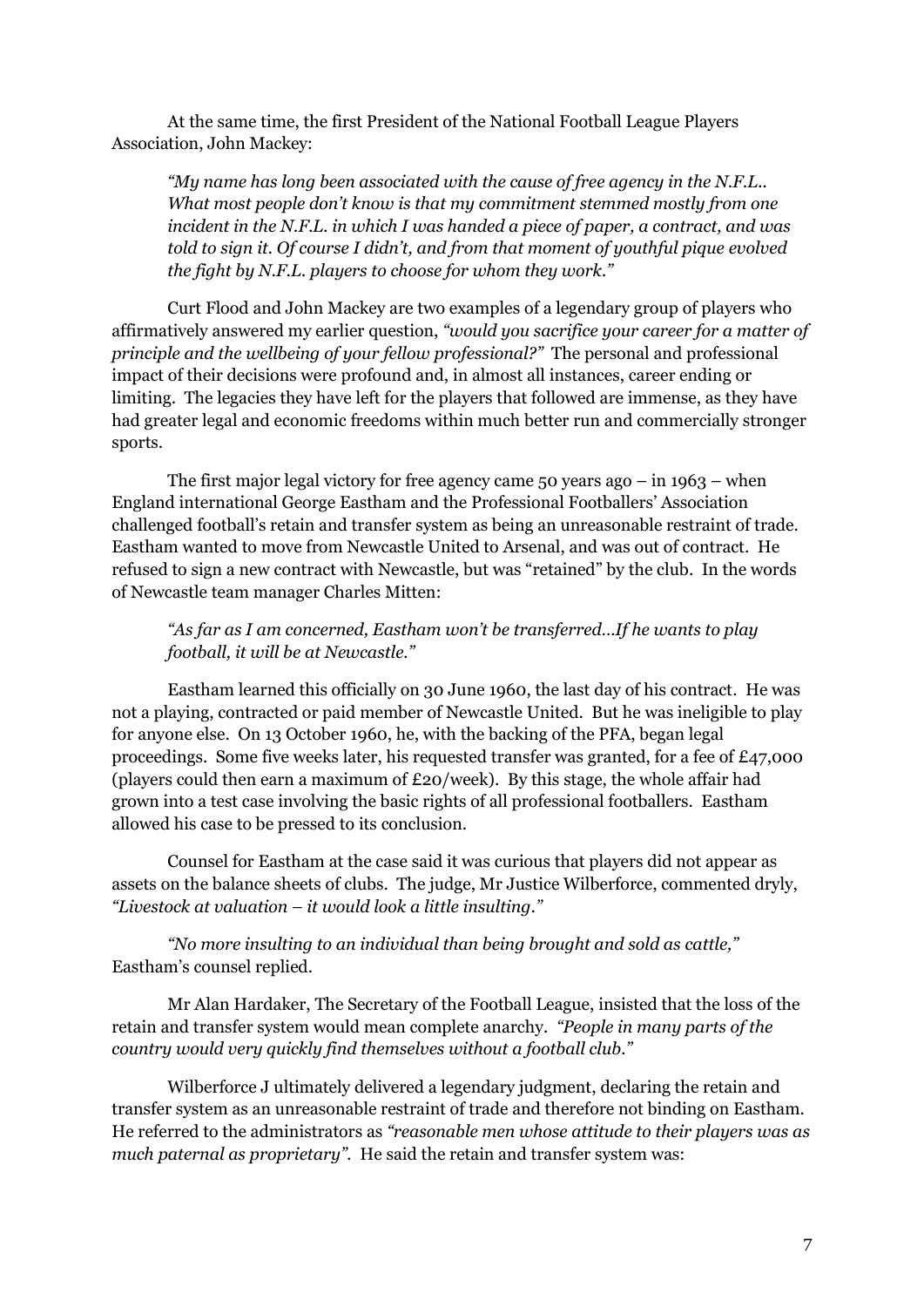*"…an employers' system, set up in an industry where the employers have succeeded in establishing a monolithic front all over the world, and where it is clear that for the purpose of negotiation the employers are vastly more strongly organized than the employees. No doubt the employers all over the world consider the system a good system, but this does not prevent the court from considering whether it goes further than is reasonably necessary to protect their legitimate interests."*

Sadly, the clarity of thinking of Wilberforce J was absent from the Supreme Court of the United States when it came time to decide Curt Flood's anti-trust suit against Major League Baseball.

The *Sherman Antitrust Act 1890* provides:

*"1. Every contract, combination in the form of trust or otherwise, or conspiracy, in restraint of trade or commerce among the several States, or with foreign nations, is declared to be illegal...* 

*"2. Every person who shall monopolize, or attempt to monopolize, or combine or conspire with any other person or persons, to monopolize any part of the trade or commerce among the several States, or with foreign nations, shall be deemed guilty of a misdemeanour."*

If ever there is a case which shows the power of the mystique of sport, it is *Flood*. I quote Part I of the judgment of the Supreme Court of the United States, delivered by Blackmun J:

*"…there are the many names, celebrated for one reason or another, that have sparked the diamond and its environs and that have provided tinder for recaptured thrills, for reminiscence and comparisons, and for conversation and anticipation inseason and off-season: Ty Cobb, Babe Ruth, Tris Speaker, Walter Johnson, Henry Chadwick, Eddie Collins, Lou Gehrig, Grover Cleveland Alexander, Rogers Hornsby, Harry Hooper, Goose Goslin, Jackie Robinson…The list seems endless…"*

Yes, it is endless, so His Honour only had time to name 88 players. He continued:

*"And one recalls the appropriate reference to the 'World Serious,' attributed to Ring Lardner, Sr.; Ernest L. Thayer's 'Casey at the Bat'; the ring of 'Tinker to Evers to Chance'; and all the other happenings, habits, and superstitions about and around baseball that made it the 'national pastime' or, depending upon the point of view, 'the great American tragedy.'"*

Needless to point out that as soon as the judge began to read the judgment of the Court, Miller and Flood knew they were beat. Part I of the judgment was so ridiculous that two of the five justices expressly excluded it from their joint judgments.

A majority of the court concluded that *"Professional baseball is a business and it is engaged in interstate commerce"*. They also found that *"its reserve system [in] enjoying exemption from the federal antitrust laws, ... is, in a very distinct sense, an exception and an anomaly"* but refused to overturn precedent from the 1920's holding baseball to be exempt from anti-trust laws on the basis, believe it or not, that it was not interstate trade or commerce.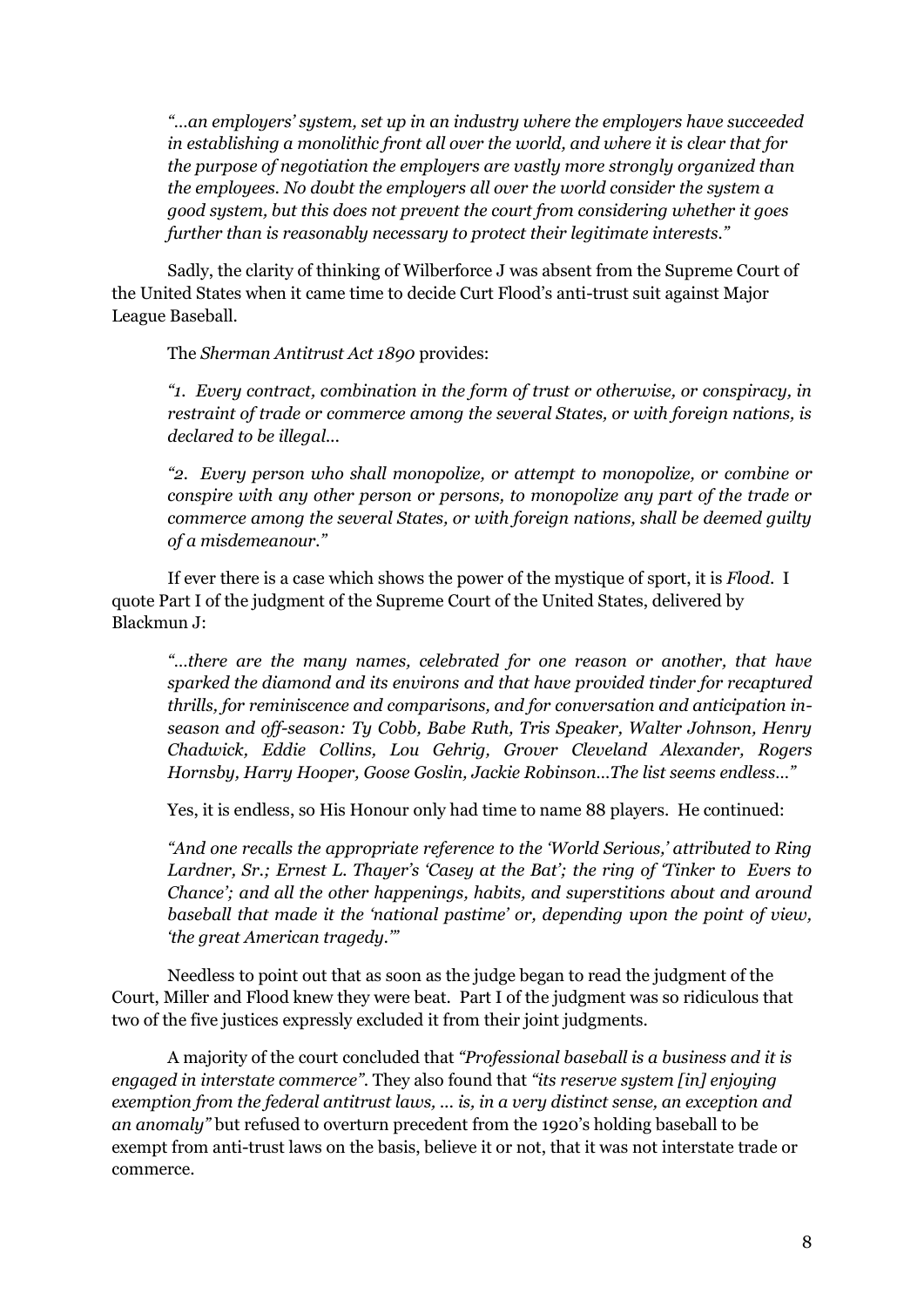The prescient comment came in a dissenting judgement. Mr Justice Marshall indicated an alternative legal path for resolving employment issues in baseball and sport. He suggested exploration of federal labour law (the *National Labor Relations Act 1935*) as an alternative to antitrust actions.

Balmain and Australian rugby league international Dennis Tutty challenged the New South Wales Rugby League's equivalent of football's retain and transfer system in *Buckley v Tutty [1971] HCA 71; (1971) 125 CLR 353 (13 December 1971)*. Dabscheck describes Tutty as an *"Australian hero"*. Like Eastham, his contract with Balmain had expired and he could not play anywhere else unless Balmain gave him permission to do so. The effect of this in restraining player salaries and conditions is plain.

Dabscheck provides an insight into Tutty the man:

*"Two extraordinary things are associated with his legal action, which was initially heard by the Supreme Court of New South Wales and, on appeal, the High Court of Australia. First, other than for three other players from Balmain – Peter Jones, Laurie Moraschi and Arthur Beetson – who stood out with him for a period in 1969, he did not receive any financial or moral support from any other players from other clubs. Second, he financed the case himself, from income he earnt as an unskilled worker."*

The judgment of the High Court was helpful in at least three respects: (1) it provided guidance in defining the legitimate interests of a sport; (2) it made it clear that it is not for the courts to advise in advance what restraints would be reasonable; and (3) it extended the *Eastham* decision by looking beyond the retention aspect of the system and at the impact of transfer fees.

To quote the judgment of the Court:

*"It is a legitimate object of the League and of the district clubs to ensure that the teams fielded in the competitions are as strong and well matched as possible, for in that way the support of the public will be attracted and maintained, and players will be afforded the best opportunity of developing and displaying their skill. It is therefore legitimate to aim to provide a system that will ensure sufficient stability of membership to permit those who play for a club to be trained as a team and to develop a team spirit, and that will prevent the stronger clubs obtaining all the best players, thus leaving the weaker clubs with teams that are unable effectively to compete with their stronger opponents…"* 

*"In our opinion the rules now under consideration go beyond what is reasonable in two main respects. In the first place, they enable a club to prevent any professional who has played in one of its teams from playing with another club, notwithstanding that he has ceased to play for the club which retains him and no longer receives any remuneration from that club.* 

*"…A second objection to the rules in their present form is in relation to the question of transfer fees. Although a club does not wish to retain a player, and is prepared to see him go to another club, it may fix a transfer fee, most of which goes to the club itself, although it may be quite unrelated to any benefit which the player has received from his membership of or association with the club…It is no answer to say*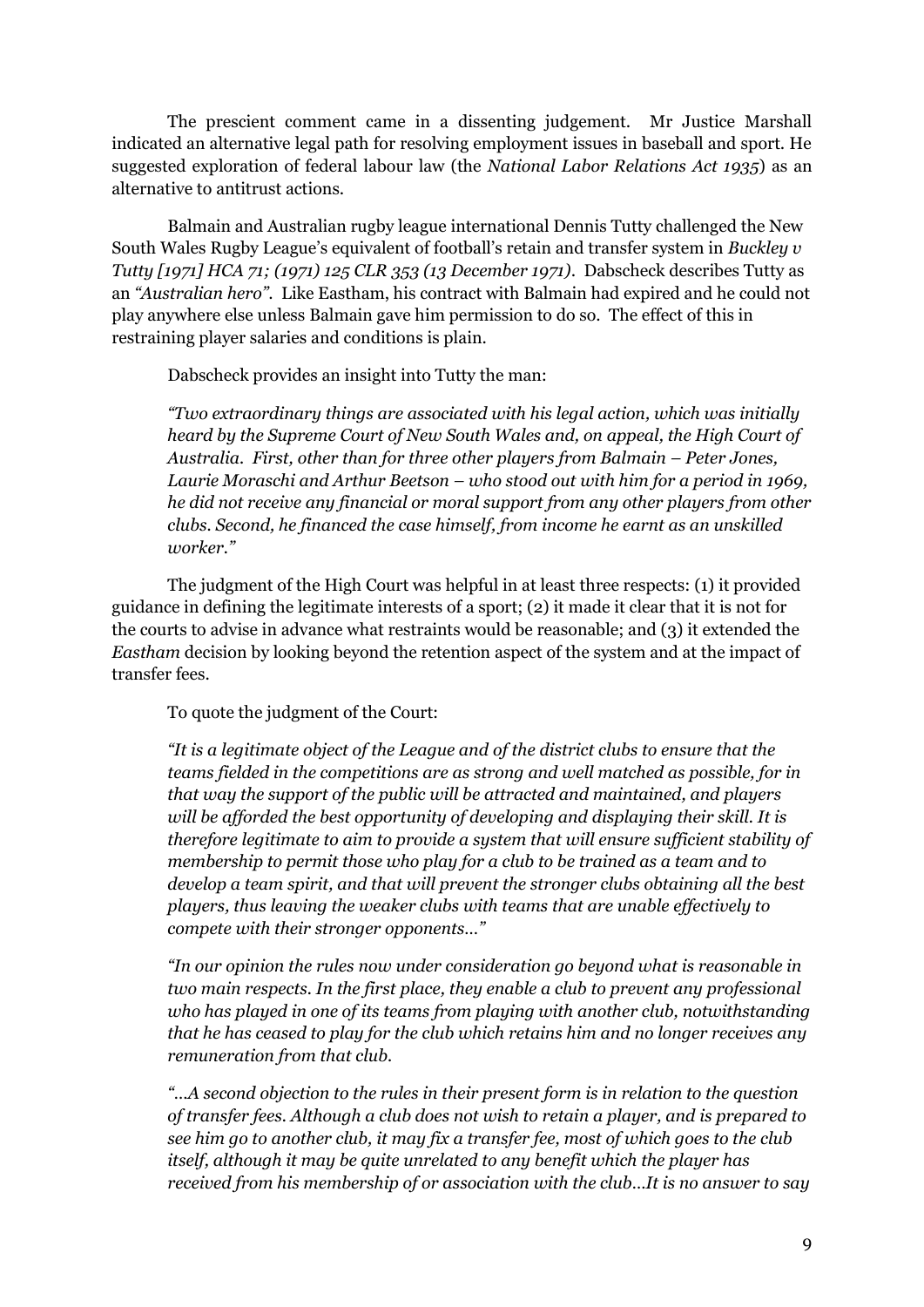*that the transfer fee may be fixed by reference to what it would cost the club to obtain another player equally skilful, for this is only another way of saying that an employer may restrain an employee from working elsewhere unless he is compensated for the loss of his services. In this respect also the restraint imposed by the rules goes further than is necessary to protect the reasonable interests of the League and its members."*

The case that revolutionised Australian rules football involved South Melbourne player Silvio Foschini, who refused to move to Sydney with the relocation of the club. Despite the advice of the High Court in *Buckley*, Crockett J, in an unreported judgment of the Victorian Supreme Court in 1983, could not resist giving some advice to the Victorian Football League in finding for Foschini:

*"If the desire is, as claimed to assist the less successful sides by a better access to talented players I should have thought that the "draft" system … would … be a preferable system to zoning in Victoria…"*

Foschini's action was bankrolled by St. Kilda. The then Victorian Football League Players' Association – it changed its name in 1989 – played no part in the proceedings of this case. *Foschini* appears to have completely passed the Association by. There is no evidence that it attempted to use *Foschini* as a bargaining lever to enhance players' employment rights, as had occurred in North America and the United Kingdom, following similarly favourable court decisions. Moreover, the Victorian Football League Players' Association hardly had any input into the new employment rules developed by the Victorian Football League in the mid to late 1980s – the salary cap and two player drafts (one, external; the other, internal).

Subsequent collective bargaining agreements in Australian rules football have contained clauses whereby the Australian Football League Players' Association agrees that the league's rules

*"including and without limitation, restrictions on the freedom of players to transfer from one Club to another, restrictions on the total payment an AFL Club may give or apply for the benefit of a player ... are necessary and reasonable for the purpose of protecting the legitimate interests of the AFL."*

The relationship between players' legal victories for freedom and collective bargaining is an issue of fundamental importance to player rights and something I will came back to.

Sport's employment rules returned to the High Court of Australia again in the early 1990's, again because of a labour dispute in the New South Wales Rugby League. Unlike *Tutty* and *Foschini*, *Adamson's case* was a class action coordinated by the Association of Rugby League Professionals and its former player and barrister President, Kevin Ryan. At question, rugby league's newly introduced internal draft. A matter dispensed with on appeal, with Hill J at first instance finding the restraint to be reasonable. The Full Court of the Federal Court dealt with the matter succinctly. In the words of Wilcox J:

*"…the right to choose between prospective employers is a fundamental element of a free society. It is the existence of this right which separates the free person from the serf."*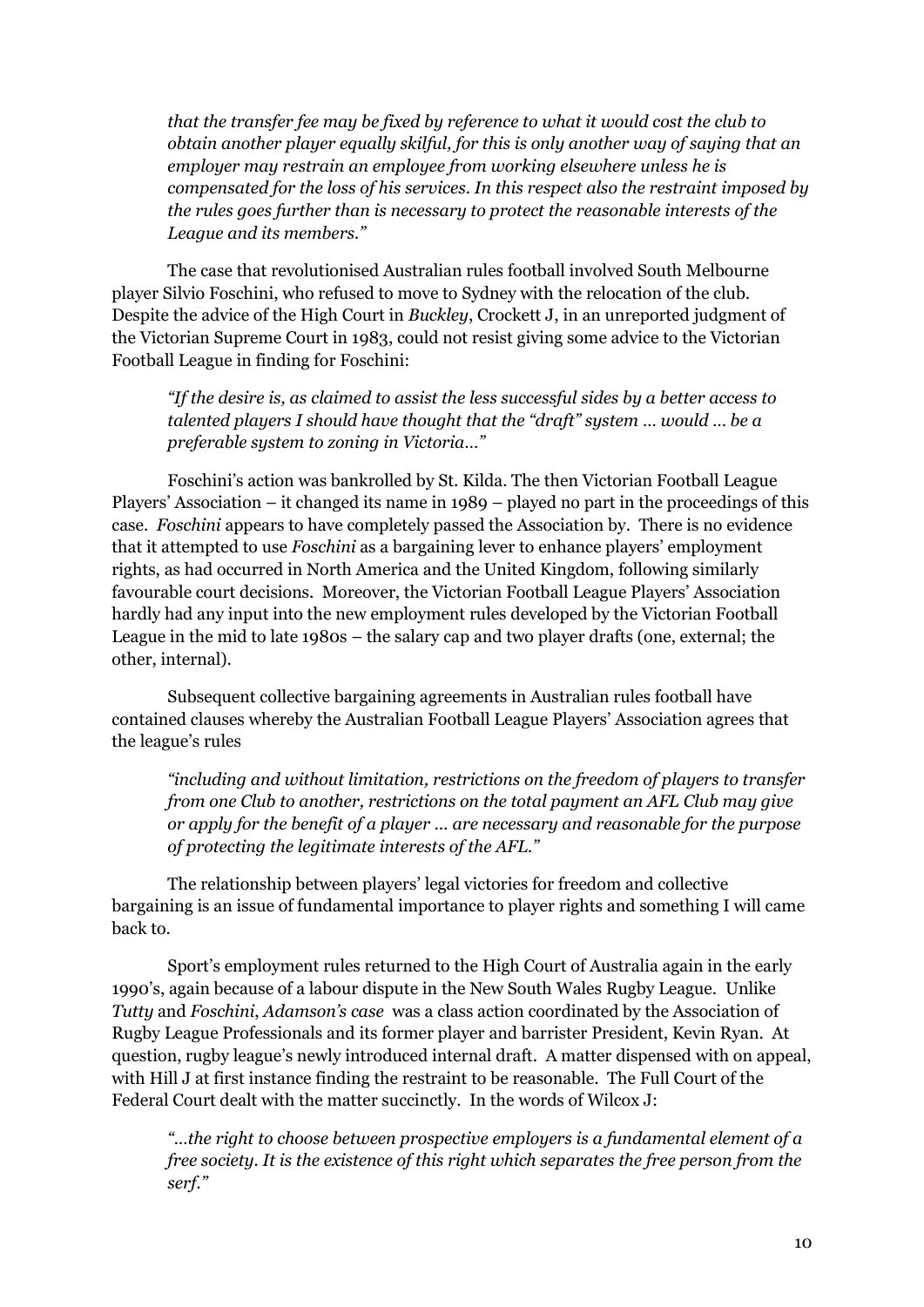In 1995, I had my first opportunity to tackle such a case. A school friend of mine, Kimon Taliadoros, then a Socceroo and the National Soccer League's leading goal scorer, sought to transfer from South Melbourne to Marconi when out of contract. The regulations stipulated that South Melbourne was entitled to a compensation fee for the training and development of Taliadoros. Without the funds to launch Supreme Court action, we innovatively took a number of steps.

First, we campaigned hard through the media and within the game. A *Four Corners* program into player related transfer corruption in Australian soccer prompted the then Australian Soccer Federation to call an independent inquiry to be chaired by the Hon Donald Stewart, a former NSW Supreme Court judge and head of the National Crime Authority. His report famously quoted Shakespeare's *The Tempest* and that only a *"sea change"* could save Australian soccer. He found that the culture of corruption within the game started with the view that players were the property of clubs, to be bought and sold accordingly. He recommended that soccer's compensation fee system be abolished within two years.

Second, our legal action involved a Full Bench of the Australian Industrial Relations Commission, where we could meet our own costs and not be responsible for those of the Federation and the clubs. We applied for an industrial award to abolish the compensation system. On 9 June 1995, the Commission found that the system should be abolished by the end of 1996 and ordered the parties to negotiate on all terms and conditions of employment. In so finding, the Commission acknowledged the objectives behind the system (competitive balance and encouraging the training and development of young players) were objectives shared by the players. However, the system:

*"operates in many instances unfairly towards players, has little or anything to do with the training and development of a player…treats players as if they were the property of their club …(and impinges) on the freedom to choose one's employer…The system in its present form should be abolished…"*

Third, we organised the players. By being willing to negotiate, we secured a comprehensive collective bargaining agreement for all NSL players that addressed all aspects of their employment.

Fourth, we campaigned hard politically. A Senate Committee had stronger reservations about the compensation fee system than even Stewart and the Australian Industrial Relations Commission, and recommended the system's immediate abolition.

Six months later came arguably the most important sports law decision of all time. The *Bosman* ruling has revolutionised football.

The case, funded by FIFPro, challenged football's training compensation and transfer system and the imposition of quotas on foreign players within European professional leagues. The legal case was based on the then Article 39 of the *Treaty Establishing the European Community*:

*"1. Freedom of movement for workers shall be secured within the Community.*

*"2. Such freedom of movement shall entail the abolition of any discrimination based on nationality between workers of the Member States as regards employment, remuneration and other conditions of work and employment.*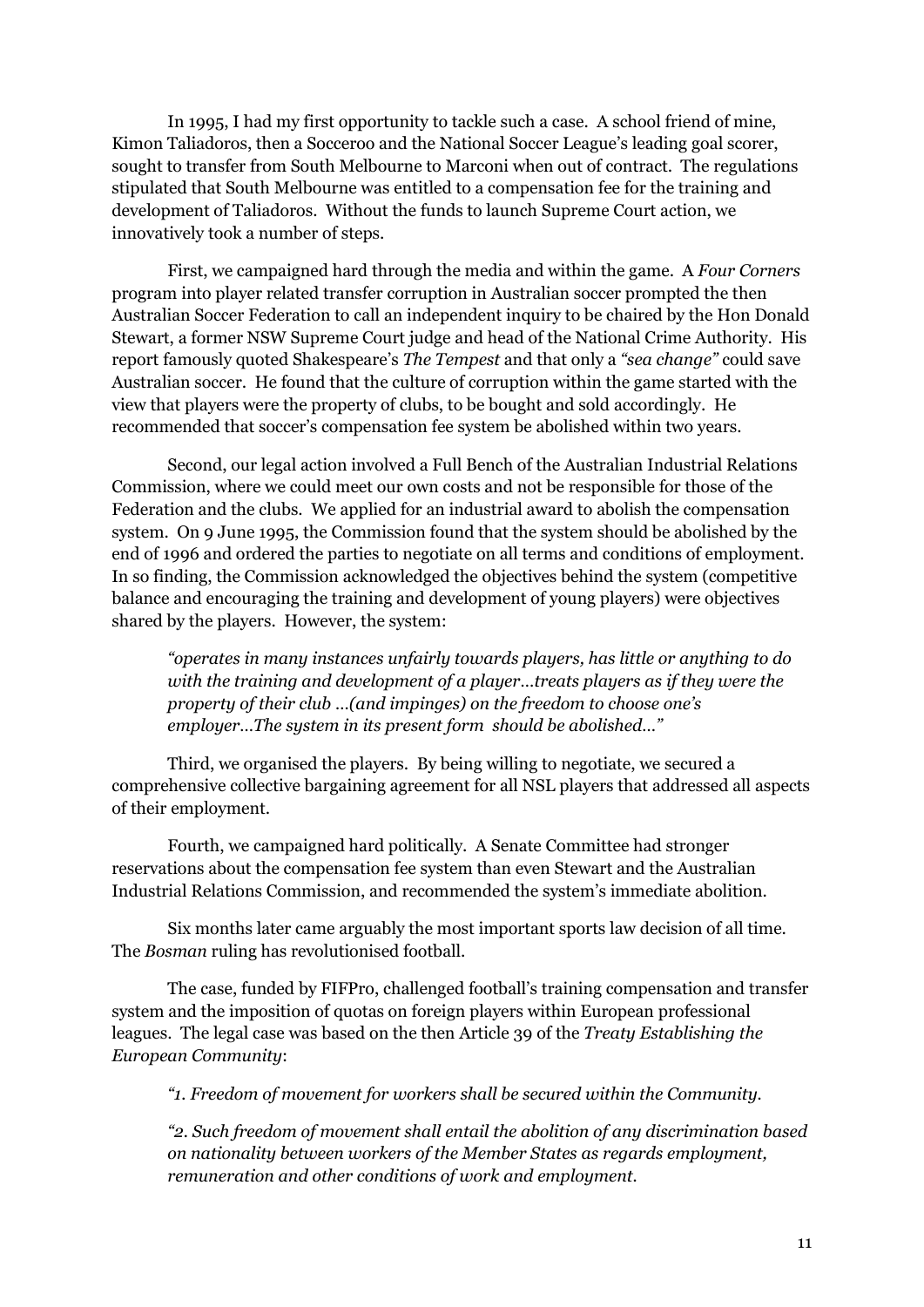*"3. It shall entail the right, subject to limitations justified on grounds of public policy, public security or public health:*

*(a) to accept offers of employment actually made;*

*(b) to move freely within the territory of Member States for this purpose;*

*(c) to stay in a Member State for the purpose of employment in accordance with the provisions governing the employment of nationals of that State laid down by law, regulation or administrative action;*

*(d) to remain in the territory of a Member State after having been employed in that State, subject to conditions which shall be embodied in implementing regulations to be drawn up by the Commission."*

## Advocate General Lenz, on the quota system:

*"No deep cogitation is required to reach the conclusion that the rules on foreign players are of a discriminatory nature. They represent an absolutely classic case of discrimination on the ground of nationality. Those rules limit the number of players from other Member States whom a club in a particular Member State can play in a match. Those players are thereby placed at a disadvantage with access to employment, compared with players who are nationals of that Member State."*

## On the compensation system:

*"…that presupposes precisely that a player can be regarded as a sort of merchandise for which a price is to be paid. Such an attitude may correspond to today's reality, as characterized by the transfer rules, in which the 'buying' and 'selling' of players is indeed spoken of. That reality must not blind us to the fact that this is an attitude which has no legal basis and is not compatible with the right to freedom of movement ... I also have considerable doubt as to whether a system which ultimately amounts to treating players as merchandise is liable to promote the sporting ethos…"*

According to Dabscheck, the Advocate General envisaged two requirements which could potentially sustain a system of *"reasonable"* transfer fees. Firstly, such fees would be linked to amounts actually expended by clubs in training players. Secondly, a fee could only be *"charged"* for the first change of club where the previous club had trained the player. The Advocate General proposed an alternative solution for promoting sporting equality, consistent with Article 48 of the Treaty of Rome. That solution was revenue sharing between clubs – *"part of the income obtained by a club from the sale of tickets for its home matches is distributed to ... other clubs. Similarly ... income received from awarding ... television [rights] ... could be divided ... between ... clubs."* The Advocate General pointed to the material interdependence that existed between competing teams. *"Each club"*, he suggested, *"needs the other ... in order to be successful. For that reason each club has an interest in the health of the other clubs ... If the league is dominated by one overmighty club, experience shows that lack of interest will spread."*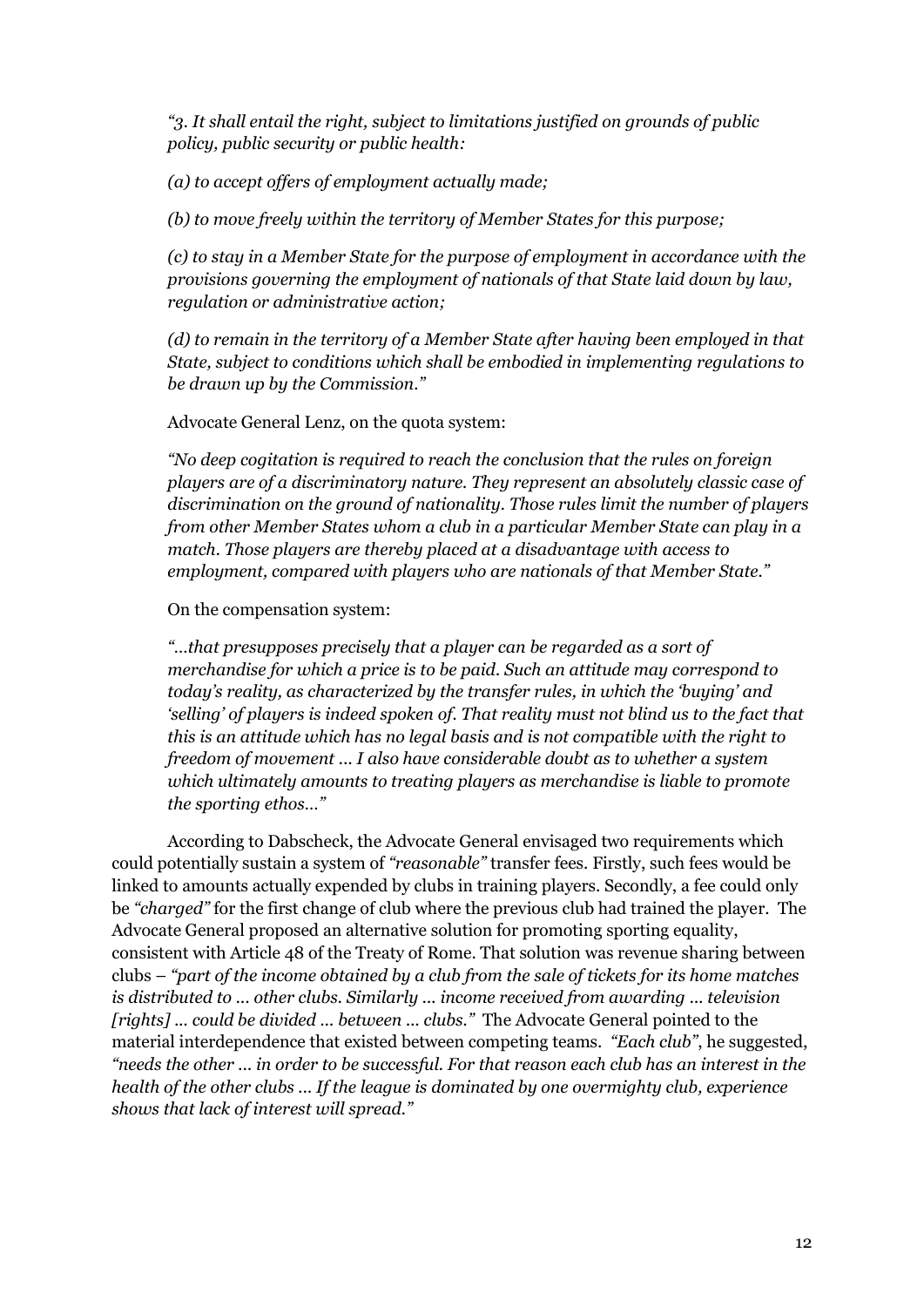#### **4. COLLECTIVE BARGAINING, GRIEVANCE ARBITRATION AND REVENUE SHARING**

There has been less litigation through the Courts in professional team sports in Australia and football since the *Foschini, Adamson*, *Taliadoros* and *Bosman* rulings. The reason has been the emergence of the players' associations, the advent of collective bargaining and, with that, independent grievance arbitration and revenue sharing, which have enabled the legal and economic rights of players to be preserved and some modified restraints of freedom of movement retained.

We have to go back to Major League Baseball. Marvin Miller, in negotiating the first collective bargaining agreement (CBA) for the Major League Baseball Players Association insisted on grievance arbitration. Miller, being from the United Steelworkers Union, knew this was a standard condition in US labour relations. It simply meant that disputes would be resolved by independent arbitration through a panel or by an arbitrator equally appointed by management and the union. Management ultimately agreed to this, provided the Commissioner retained the power to rule on matters related to *"the integrity of the game"*.

To quote Miller:

*"At the time (management) agreed to grievance arbitration, (they) didn't see the eventual cost to them of this 'non-economic' issue. But this victory was as important as any we would win. Any collective bargaining agreement which can't be enforced by binding, impartial arbitration (or by a strike) isn't worth the paper it is written on."*

In addition to ensuring enforcement, grievance arbitration can lead to the development of a sport's own *"jurisprudence"*. This is how Miller won free agency for MLB players.

Clause 10A of the MLB Uniform Players' Contract provided:

*"… the Club may tender to the Player a contract for the term of that year by mailing the same to the Player. If prior to the March 1 next succeeding said January 15, the Player and the Club have not agreed upon the terms of such contract, then on or before 10 days after said March 1, the Club shall have the right … to renew this contract for the period of one year on the same terms, except that the amount payable to the Player shall be such as the club shall fix in said notice provided, however, that said amount, if fixed by a Major League Club, shall be an amount payable at a rate not less than 80% of the rate stipulated for the preceding year."* (emphasis added)

In this clause, lay baseball's reserve system. The owners had long believed that by exercising the option and renewing the contract for a year, the option clause itself was renewed, enabling the club to effectively renew the contract for the entirety of a player's career. When two players, Andy Messersmith and Dave McNally, had played out their option years, the MLBPA filed a grievance seeking a declaration that the option could be renewed only once and, accordingly, both players were free agents.

Arbitrator Peter Seitz, whilst stating that this was a matter best resolved through collective bargaining, found for the Players Association, pointing out that the option could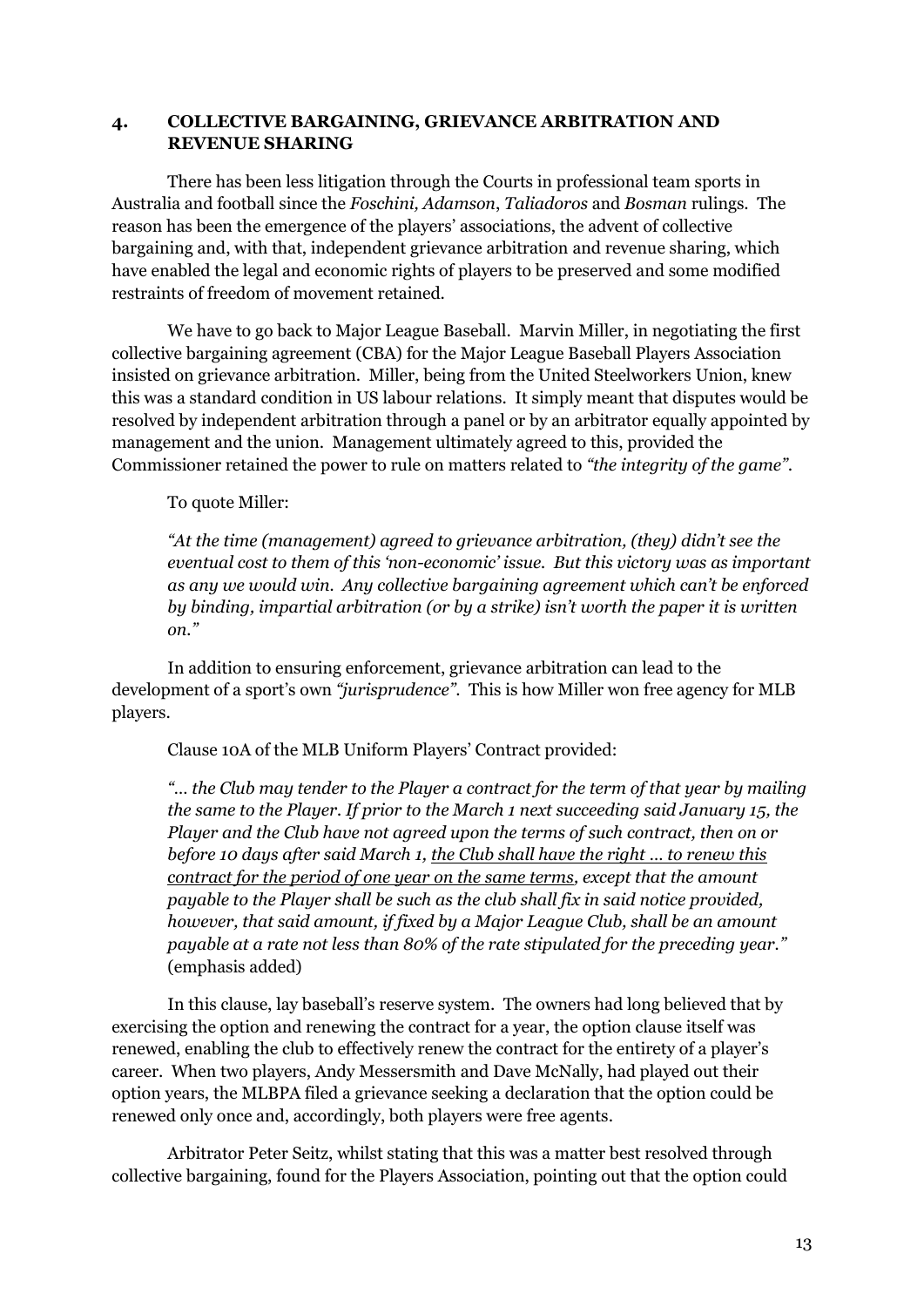only be exercised once. His construction of the surrounding rules concluded that players could only be reserved if contracted.

And so, the reserve system died. And the players became free agents.

Miller, ever the economist, quickly compromised. Concerned about an oversupply of free agents on the labour market which would drive down wages, Miller agreed that clubs could reserve players for up to the first six years of their careers. Players' salaries soared, but so too did the economics and profits of baseball and its owners. And so did competitive balance:

# <http://www.youtube.com/watch?v=B1NY5HfZg1I&feature=youtu.be>

At the global level, FIFA and FIFPro reached a settlement agreement in 2001, six years after the *Bosman* ruling. Not unlike Miller's compromise with baseball's billionaires, FIFPro's agreement contains three key provisions.

First, training compensation, based on actual training cost, is payable only up the season in which a player turns 23.

Second, a player is free to move whenever his contract has expired. He is also free to sign a new contract with another club in the last six months of his current contract, so that he may plan his career.

Third, any employment related dispute of an international dimension can be referred to a local labour court or to the FIFA Dispute Resolution Chamber (DRC). The FIFA DRC will then make an award to resolve the dispute, which will be enforced within the football framework. For instance, a club that refuses to comply with an award will face a caution, then the deduction of premiership points and, if needed, relegation.

The jurisprudence of the FIFA DRC has developed to provide vital protections for players. For instance, despite contractual provisions to the contrary, the FIFA DRC jurisprudence clearly provides that:

- clubs cannot exercise unilateral options;
- clubs cannot terminate the contracts of players because of injury;
- clubs cannot terminate a player's contract because they decide he is "no longer good enough"; and
- a player can terminate a contract and move freely with compensation if he is not paid on time and has given notice to the club. If no time is stated in the contract, the time is three months.

In 2012, FIFA opened 3,027 cases, and handed down 2,379 decisions. Each month around 183 cases were waiting to be dealt with. Players now experience serious delays of a number of years (the Australian PFA recently received a judgment in favour of a player for a matter frilled in 2009). This is now being addressed.

A second great breakthrough under collective bargaining has been revenue sharing. This started in basketball in 1984/85, when the National Basketball Association under Commissioner David Stern reached agreement with the National Basketball Players' Association to cap player earnings to promote competitive balance and the economic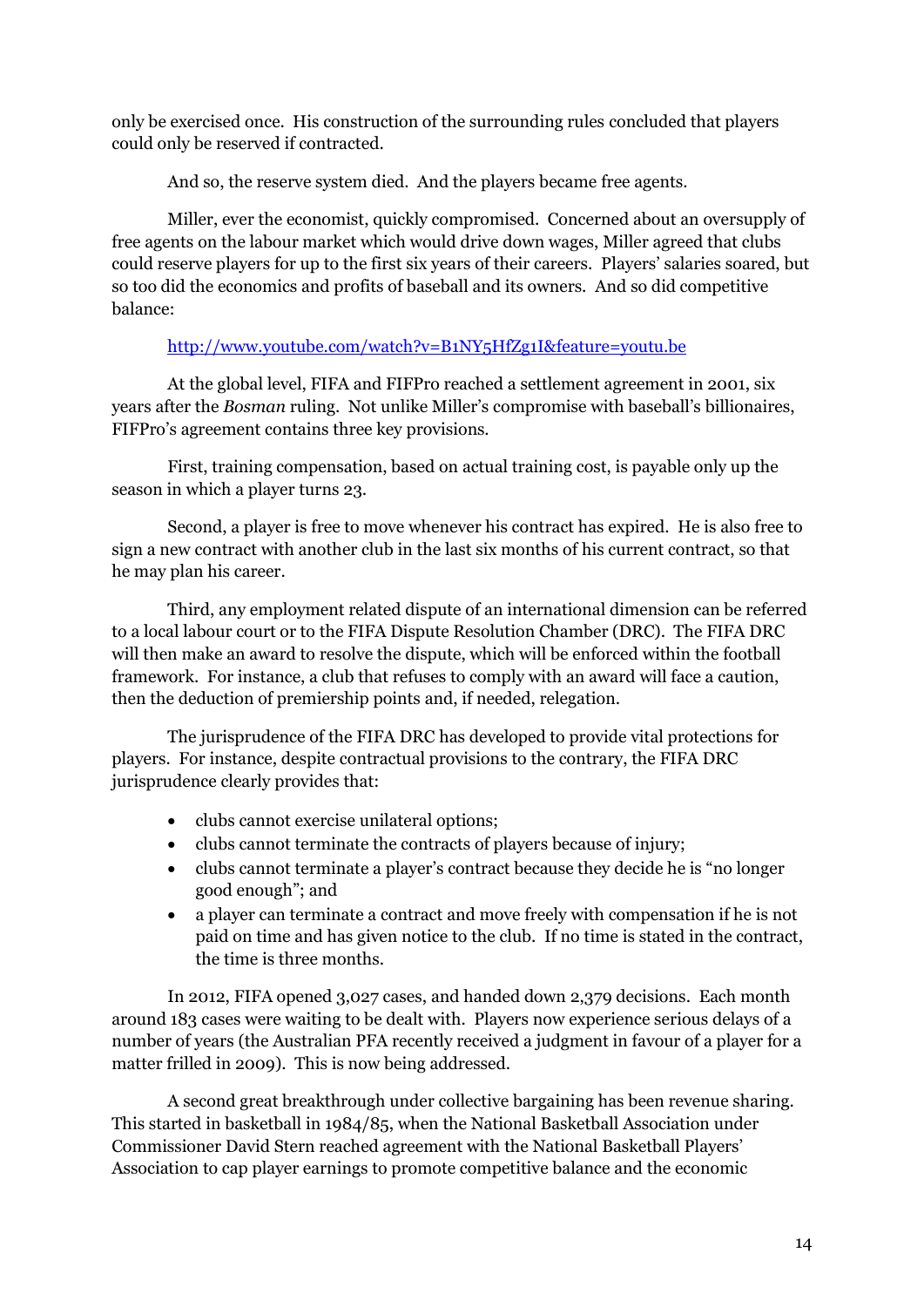viability of the competition and its teams. Vitally, the cap is calculated as a percentage of the "Basketball Related Income ("BRI")" of the league and its teams.

The National Football League (from 1993) and the National Hockey League (from the resolution of the 2004/05 lock out) have followed suit.

In Australia, player earnings in cricket and rugby are determined by a defined share of revenue stated in the CBA. In the Australian Football League, the National Rugby League and the A-League, salary caps are employed which are informed by the principles of revenue sharing. Accordingly, a share of cricket's massive new broadcast deals will automatically flow through to the players. In the other sports, the CBAs and the broadcast deals are aligned to ensure players payments and benefits are renegotiated with each new broadcast agreement.

However, the salary cap and the share of revenue which should be shared with players is now the most contentious issue in professional sports in the United States, as the following table shows:

|            | <b>Salary Cap/</b><br><b>Revenue</b><br><b>Sharing with</b><br><b>Players</b> | <b>Industrial Tactics in Most Recent CBA</b><br><b>Negotiation</b>                                                                                                           |
|------------|-------------------------------------------------------------------------------|------------------------------------------------------------------------------------------------------------------------------------------------------------------------------|
| <b>NFL</b> | Yes/<br>Yes                                                                   | Lock out (i.e. employer instigated work stoppage)<br>to reduce the players' share of revenue.                                                                                |
| <b>NBA</b> | Yes /<br>Yes                                                                  | Lock out to reduce the players' share of revenue.                                                                                                                            |
| <b>MLB</b> | No/<br>N <sub>0</sub>                                                         | CBA without strike or lockout date set -<br>management and union committed to revenue<br>sharing, luxury tax and strategic engagement for<br>3 <sup>rd</sup> consecutive CBA |
| <b>NHL</b> | Yes/<br>Yes                                                                   | 3 <sup>rd</sup> straight lock out to reduce the players' share of<br>revenue.                                                                                                |
| <b>MLS</b> | Yes/<br>N <sub>0</sub>                                                        | Strike/lock out narrowly avoided - management<br>holds the cards under single entity structure<br>devised to protect restraints.                                             |

In the midst of the recent major lock-outs in the National Football League and the National Basketball Association, Major League Baseball and the MLB Players Association signed a new Collective Bargaining Agreement through to 2016, guaranteeing 21 years of labour peace in the sport that has a history of the most bitter player relations affected by industrial action by both sides. On 26 November 2011, Jon Pessah writing in *"The New York Times"* commented on how three key players in American baseball – MLB Commissioner Bud Selig, former MLBPA Executive Director Don Fehr and Yankees owner the late George Steinbrenner – forged two decades of labour peace: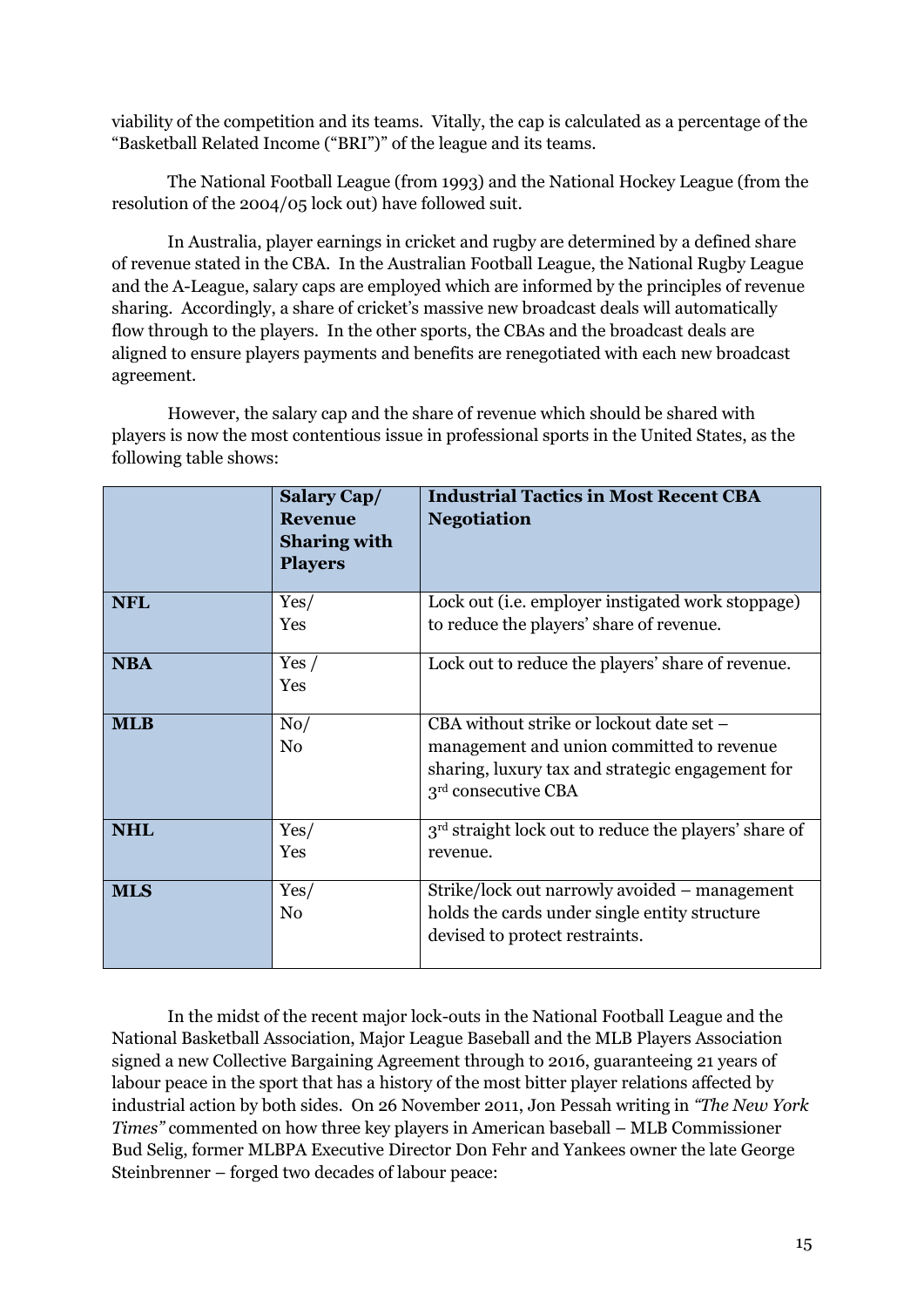*"Sometime early in Bud Selig's celebration of baseball's new collective bargaining agreement on Wednesday, he wondered if the two sides had needed to go through the pain of 1994 in order to achieve the peaceful — and very profitable — coexistence they enjoy today. It was almost certainly meant as a rhetorical question. Selig answered with a casual "perhaps." But there is nothing rhetorical about the question. And the answer to it is a most emphatic yes..."*

*"Selig, whose single greatest achievement as baseball's commissioner is unifying the owners under the revenue-sharing banner, learned to stop treating Fehr, the leader of the players union, as an existential threat. Make no mistake, Selig's decision in 1994 to end one of the game's extraordinary seasons and shutter a World Series was all about driving Fehr from the game and breaking the union."*

*"Not only did management adopt an idea developed by the players, it gave the union the credit it deserved. Gone is the acrimony that held back the game for so long..."*

*"The experience taught Fehr that to forgive and forget was not only noble, but necessary if he truly wanted the game to grow. It's doubtful that Fehr and the union staff — including his former assistant Michael Weiner, the union's current executive director — ever learned to respect Selig... But Fehr did learn how to keep his personal feelings from getting in the way of making a sensible deal."* 

The key features of Major League Baseball's "new deal" centre on:

- innovation, mutual respect, trust and growth;
- revenue sharing between the league and the clubs (not players);
- a luxury tax, whereby high payroll clubs must contribute to the other clubs;
- an industry growth fund; and
- no salary cap, with the retention of free agency and salary arbitration rights.

But baseball's partnership between sport and its players needs to be placed in context. The National Football League, for example, locked its players out from 12 March until 25 July 2011 and, was so advanced in its planning for the cancellation of the 2011 season, it had negotiated its broadcast rights agreements accordingly. The 2011 NBA lockout lasted for 161 days and reduced the season from 82 to 66 games. The 2004/05 National Hockey League lockout cancelled the entirety of what would have been the 88th season of the NHL, and the lockout of 2012/13 reduced the season from 82 to 48 games.

In a 2011 interview with *Sports Illustrated*, Marvin Miller said:

*"I'm proudest of the fact that I've been retired for almost 29 years at this point, and there are knowledgeable observers who say that this might still be the strongest union in the country…Succeeding generations of players know so much more about trade unionism, solidarity and what it can produce than did their predecessors."*

Unfortunately, for the athlete who is not so represented, he or she still faces, alone, the *"united monolithic front"* Wilberforce J wrote of 50 years ago.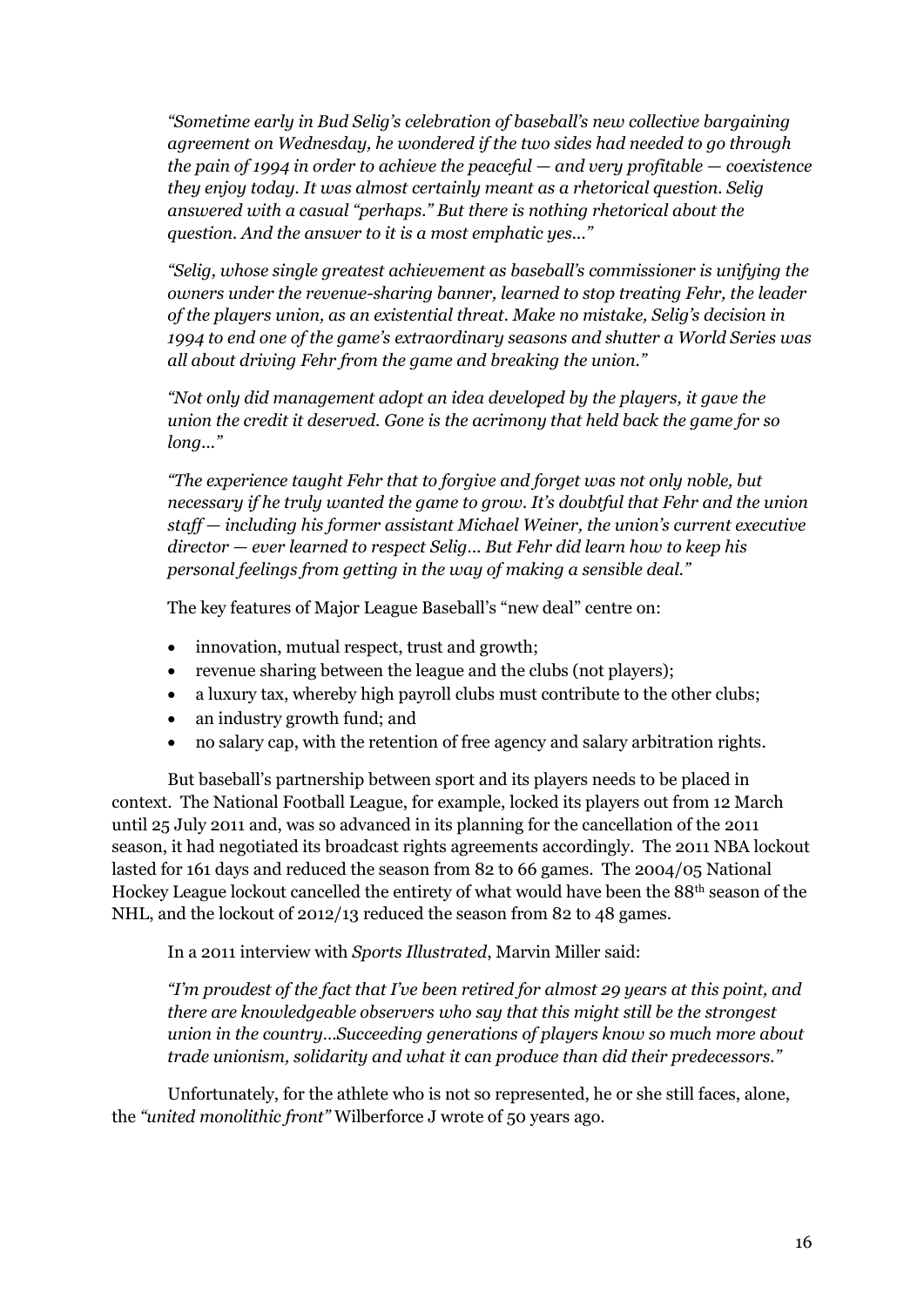#### **5. THE CHALLENGES OF CORRUPTION AND CHEATING**

#### **(a) Anti-Doping**

The fight against doping in sport is lead globally by WADA, the World Anti-Doping Authority. WADA, which is responsible for the implementation of the World Anti-Doping Code, which was first adopted in 2003 and became effective in 2004. The Australian Anti-Doping Authority (ASADA) is responsible for the implementation of the WADA Code within Australia. In short, it is a condition of government funding that Australian sports each adopt an anti-doping code which is compliant with the requirements of the WADA Code.

It is not the purpose of my presentation to go into detail about the WADA Code. However, it has a number of concerning elements from an athletes' perspective:

- strict liability;
- mandatory penalties;
- a broad definition of doping (for example, the prohibited substance list includes drugs that are not performance enhancing); and
- an invasion of privacy, with athletes having to advise authorities of their whereabouts and to be available for urine or blood testing at any time.

For example, Clause 2.1 makes it an offence for an athlete to have a prohibited substance in his or her body. According to the commentary in the Code:

*"Under the strict liability principle, an Athlete is responsible and an anti-doping rule violation occurs, whenever a Prohibited Substance is found in an Athlete's sample. The violation occurs whether or not the Athlete intentionally or unintentionally Used a Prohibited Substance or was negligent or otherwise at fault."* 

Under Clause 10.2, a first violation is a penalty of two years ineligibility. WADA is pressing for this to be increased to four. Defences are available not to avoid conviction but to reduce penalty. The circumstances must be *"truly exceptional"* and even being administered with a prohibited substance by a medical practitioner without the athlete's knowledge would not suffice, as *"Athletes are responsible for their choice of medical personnel and for advising medical personnel that they cannot be given Prohibited Substances"*. Similarly, *"sabotage of the Athlete's food or drink by a spouse, coach or other Person within the Athlete's circle of associates"* as *"Athletes are responsible for what they ingest and for the conduct of those Persons to whom they entrust access to their food and drink"*.

Of course, this is an absurd concept in professional team sports. It is suggesting that the employer must obey the reasonable directions of the employee. The normal result for an inadvertent doper is a reduction of a two year ban to one. For many, this will be career ending.

These invasions of the rights of athletes could be justified if the system was effective. Unfortunately, it is not.

WADA Director General David Howman told Jacquelin Magnay in *The Telegraph* on 18 August 2011 in the lead up to the 2012 London Olympics: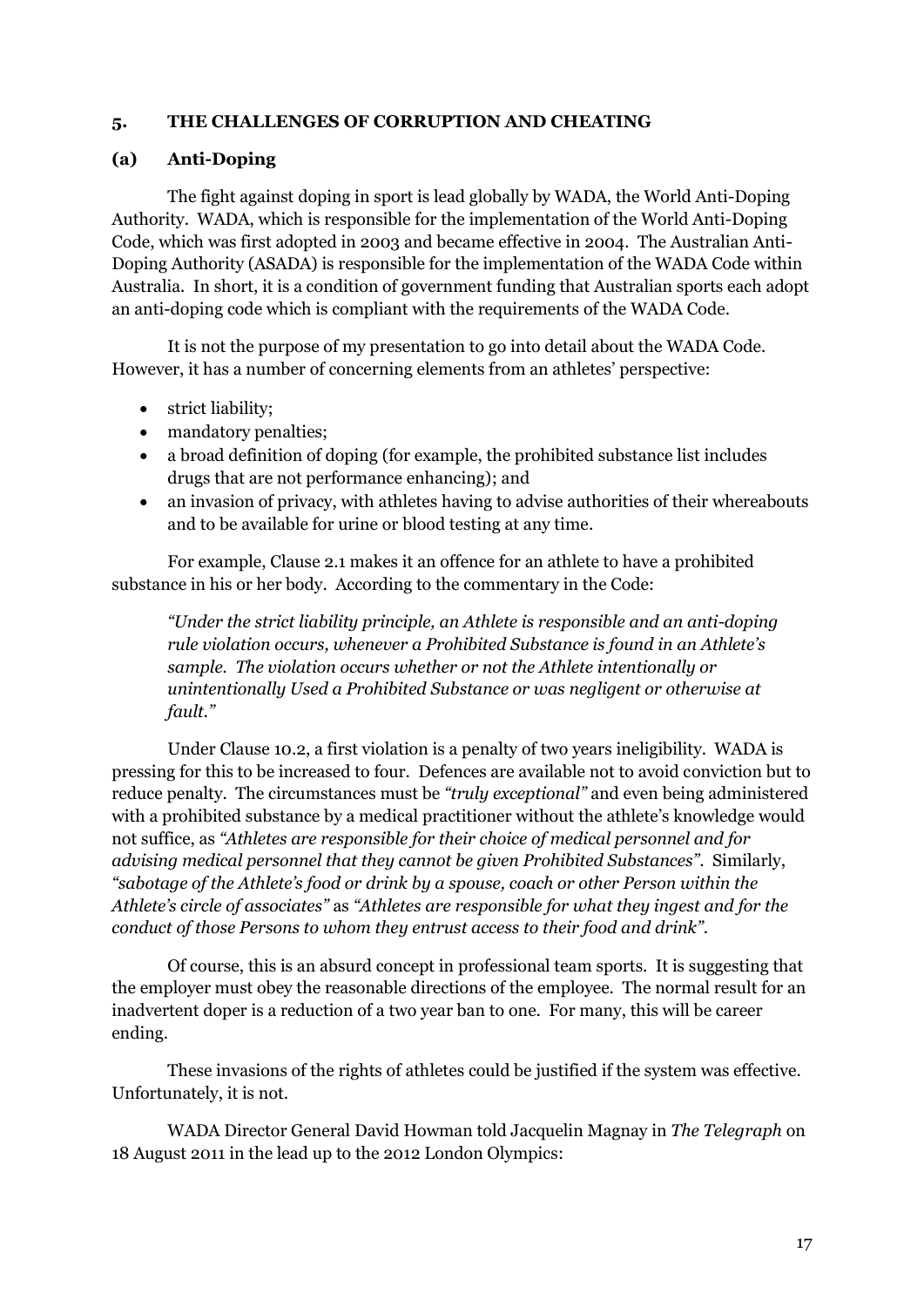*"Statistically the numbers of people being caught is between one to two per cent, that's the numbers of positives against the number of tests. But the number of people doping are in the double digits."*

Double digits? Mr Howman has told me that the first digit is not a one? The authority for this statement is not known. It would suggest, however, that over 13,000 professional footballers are presently doping. This is preposterous.

WADA is a powerful global body. Organisations such as FIFA and the IOC both endorse it. WADA is not accountable, and its anti-doping measures are sadly ineffective.

Comprehensive statistical analysis of the effectiveness of WADA's anti-doping policies is not available. UNI Sport Pro, the fledging world athletes' union representing 100,000 athletes across all sports, has undertaken its own research. Its analysis of the incompletely available statistics reveals:

- $\bullet$  of 277,928 tests conducted in 2009, 758 were positive  $(0.27\%)$ ;
- of  $258,267$  tests in 2010, 1,393 were positive (0.53%); and
- 3 out of 2,216 out of competition tests were positive (0.13%).

Maciej Hennenberg of Adelaide University earlier this year released research that shows that an annual random test of a doping athlete had a 3% chance of returning a positive result. If the test was conducted monthly, the chances would rise to 33%. 50 tests a year would be needed at a cost of cost \$50,000 per athlete. Indeed, already, the anti-doping effort is spending \$500,000,000 completing 250,000 tests each year.

WADA itself is now reviewing its own ineffectiveness. Accordingly to former WADA President Dick Pound, the problem is not one of science and it is profound:

*"…despite the significant increase in testing and the ability to detect more sophisticated substances, there has been no apparent statistical improvement in the number of positive results…(L)ess than 1% of the tests produce adverse analytical findings. There has not been any statistical improvement since about 1985."*

Either the system is failing, or those responsible for administering the system are overstating the problem.

Athletes and their unions are committed to doping free sport. No sporting stakeholder is as affected and disadvantaged by cheating more than the athletes. Surely, engaging with the athletes must be part of the solution.

In response to moves to establish a world athletes' association, it is reported that WADA Chairman John Fahey is concerned that, *"giving such associations credibility and recognition would only encourage them to develop into a more prominent position than he believed they should"*, that he *"in no way saw their role as being representative of sportsmen and women"* and that he has *"urged all members not to give them any oxygen"*. Similarly, Mr Pound, a member of the WADA Foundation Board with Mr Fahey, is adamantly of the view that the world players' federation, to be elected through democratically elected and player driven associations, *"was not the body that spoke for them (WADA) or their athletes"* as other bodies such as athletes' commissions had been elected by *"people who had a say in what was going on"*, namely, WADA and its affiliates.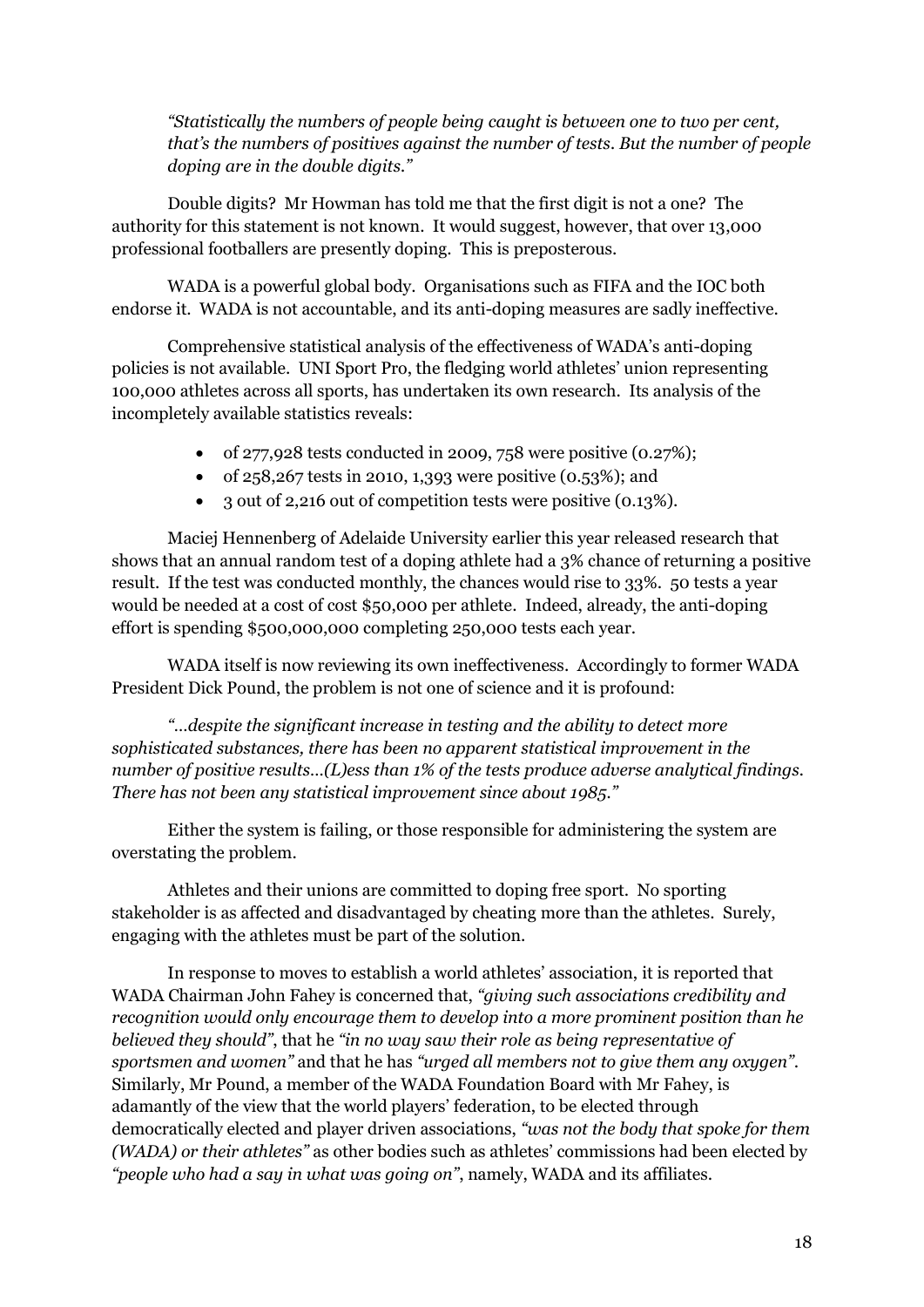It is remarkable that such a position is taken without the opening of dialogue when a potential partner speaking for 100,000 athletes emerges that has the same goal as WADA – namely, to ensure that sport is not corrupted by doping. Of course, we would like that objective to be advanced in a balanced way.

# **(b) Match Fixing**

Match fixing is the biggest threat to sport today and, in my view, a much greater concern than doping.

FIFPro's extensive work in Eastern Europe culminated last year in the release of the FIFPro Black Book, so named because its findings reflect sadly on football. While some of the problems the players face are very basic including a lack of written contracts, of greater concern is that some of the players' most serious problems are widespread. These include:

- 41.1% are not paid on time, and around 5% have to wait more than six months for their salaries;
- almost 93% of non-payment issues are due to the financial circumstances of the clubs;
- every ninth player has been the victim of a violent act, mainly cause by fans (55.8%), but with over 22% of acts being committed by the club's management or coach;
- more than 10% of players are subjected to bullying and harassment, mainly by club management (64%) or the coach (24%);
- almost one in ten report examples of racism and discrimination, mainly by club supporters; and
- alarmingly, 11.9% stated they have been approached to consider fixing the result of a match and more than double that number – 23.6% - are aware that match fixing has taken place in their league.

FIFPro's experience is that corruption does not start with the athletes. Match fixing starts with a relationship between organised crime and betting and crosses borders. International cooperation between policing authorities underpinned by national legislation that makes match fixing a crime is essential. Information sharing is important, both between policing authorities and between sports and betting agencies. Sports must report unusual betting patterns to policing authorities.

The Australian Athletes' Alliance (AAA) believes any effective policy response must see the players, the players' associations and the AAA as part of the solution, not the problem. Athlete buy-in and ownership is simply essential. In particular, individual player engagement and the development of a sense within the athlete that he or she is a person first and an athlete second is essential. This responsibility must sit independently with the players' associations due to the unique relationship of trust the athlete has with his or her players' association. It is healthy, as we have seen, for athletes to question their environment and the controls that are placed upon them.

The AAA is strongly encouraging government to partner the AAA to deliver the necessary education and empowerment programs so that the athletes, whilst the end point of corruption, are the starting point for the fight against it.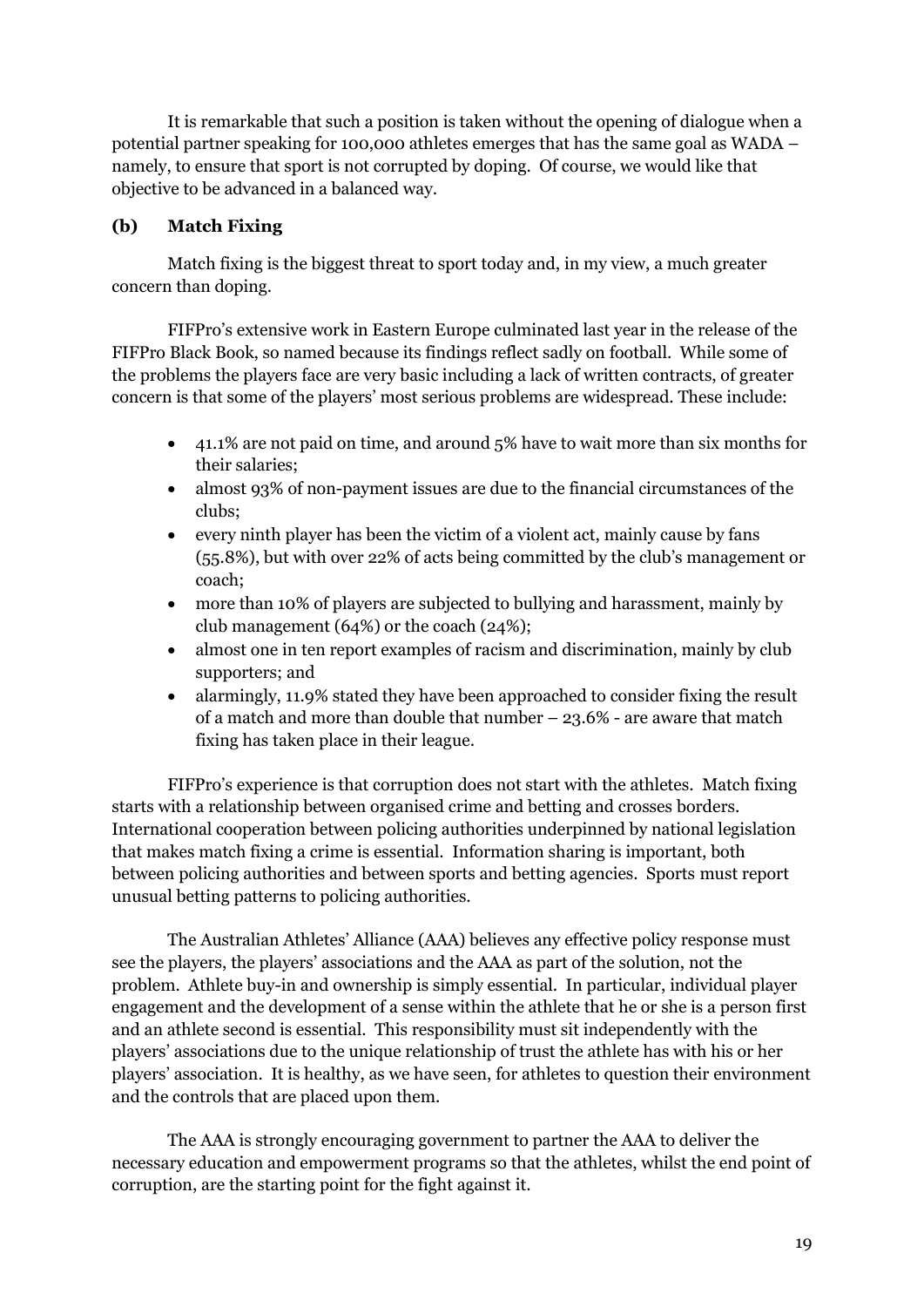#### **6. WHEN ATHLETES' RIGHTS TRANSFORM SPORT**

In closing, I would like to reflect on when a stand taken for human rights by athletes transforms sport.

Players' associations are, at their heart, human rights organisations, and they are inspired by the athletes who have gone before and the marks that have left on their profession, their sport and society.

For example, the National Hockey League Players' Association on the rights of LGTB athletes:

#### <http://www.youtube.com/watch?v=SXoTRTAw6Dc>

NFL player Scott Fujita mentioned Jackie Robinson, the first African American to play Major League baseball, Billie Jean King, who established equal pay in women's tennis and fought for the rights of gay and lesbian athletes, and Muhammad Ali, who fought for his race and his religion, and gave up his world title in order to do so. The genuineness of his stance was upheld unanimously by the Supreme Court of the United States who found him to be a conscientious objector in refusing to be drafted into the US army.

The stands taken by these athletes required incredible courage. In recalling the  $20<sup>th</sup>$ anniversary of the famous "battle of the sexes" match between Bobby Riggs and Billie Jean King which was only last Friday, *The Washington Post* suggested that *"often the participants in culture-tilting moments look back later and say they never realized at the time how big it would be."*

In the worlds of Billie Jean King:

*"I knew how important it was. I did know. I felt it. I knew it the moment I said yes to Bobby. (I remember saying then). It's going to touch the emotions of our preconceived ideas about gender and the culture we live in...(And) I thought it would set us back 50 years if I did not win that match. It would ruin the women's tour and affect all women's self esteem."*

She won.

King established a players' union, which became the WTA, established equal pay for women in tennis, became the first woman athlete to earn \$100,000 in a year, founded WomenSports magazine, founded the Women Sport Foundation and, after admitting her bisexuality in 1981, lost millions in endorsements. She believes she was born with a destiny to work for gender equity in sports.

*Life* magazine voted her one of the 100 most important Americans of the 20th century. Not American athletes. Americans. Only four athletes made the list, including Jackie Robinson and Muhammad Ali.